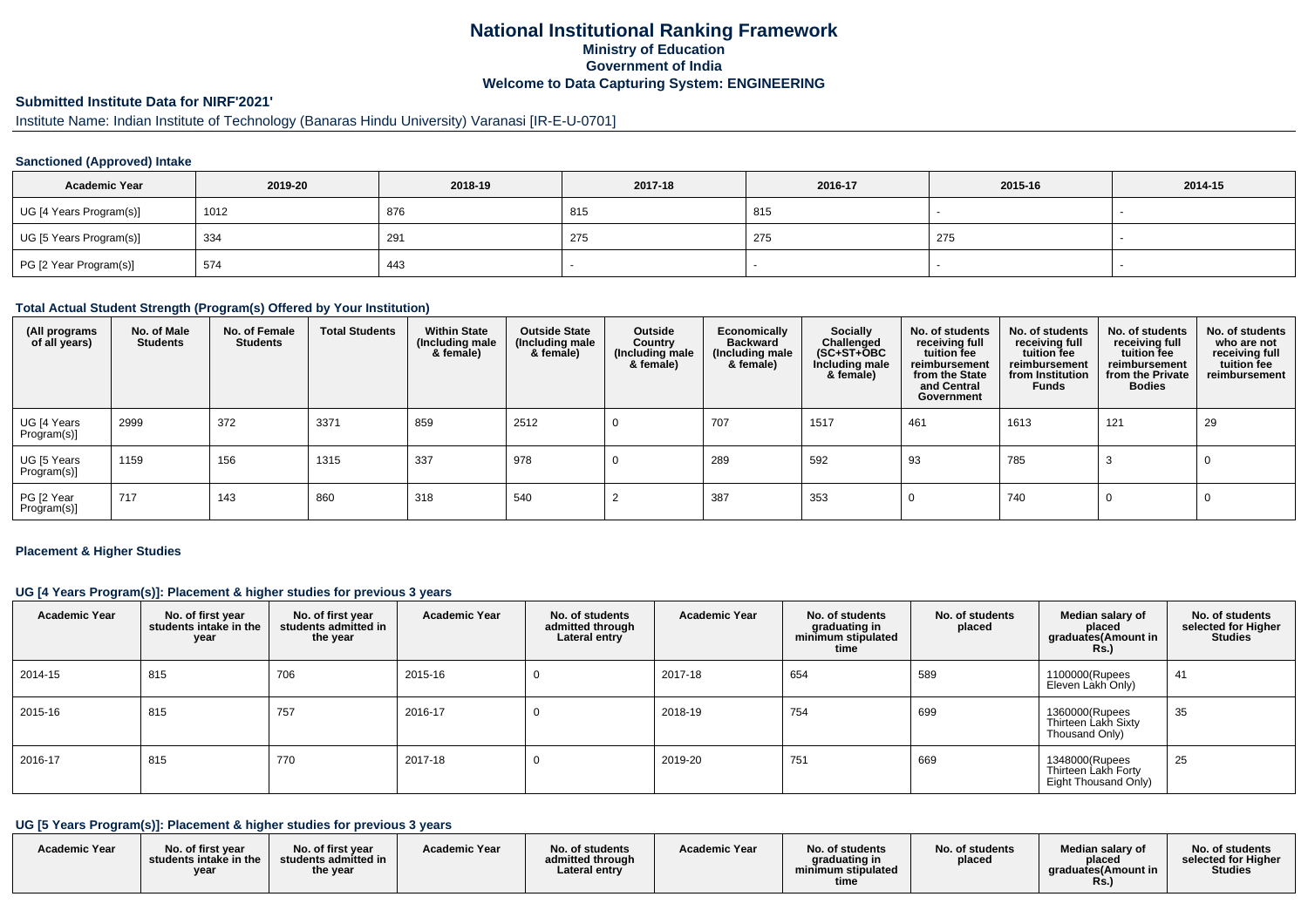| 2013-14 | 275 | 202 | 2014-15 | 2017-18 | 201 | 178 | 1000000(Rupees Ten<br>Lakh Only)                             | 10                   |
|---------|-----|-----|---------|---------|-----|-----|--------------------------------------------------------------|----------------------|
| 2014-15 | 275 | 197 | 2015-16 | 2018-19 | 197 | 180 | 1525000(Rupees<br>Fifteen Lakh Twenty<br>Five Thousand Only) | $\overline{1}$<br>13 |
| 2015-16 | 275 | 251 | 2016-17 | 2019-20 | 246 | 221 | 1350000(Rupees<br>Thirteen Lakh Fifty<br>Thousand Only)      | 10                   |

# **PG [2 Years Program(s)]: Placement & higher studies for previous 3 years**

| <b>Academic Year</b> | No. of first year<br>students intake in the<br>year | No. of first year<br>students admitted in<br>the year | <b>Academic Year</b> | No. of students graduating in minimum<br>stipulated time | No. of students<br>placed | Median salary of<br>placed<br>graduates(Amount in<br><b>Rs.</b> ) | No. of students<br>selected for Higher<br><b>Studies</b> |
|----------------------|-----------------------------------------------------|-------------------------------------------------------|----------------------|----------------------------------------------------------|---------------------------|-------------------------------------------------------------------|----------------------------------------------------------|
| 2016-17              | 425                                                 | 359                                                   | 2017-18              | 212                                                      | 150                       | 625000(Rupees Six<br>Lakh Twenty Five<br>Thousand Only)           | 49                                                       |
| 2017-18              | 425                                                 | 359                                                   | 2018-19              | 252                                                      | 195                       | 809000(Rupees Eight<br>Lakh Nine Thousand<br>Only)                | 57                                                       |
| 2018-19              | 443                                                 | 364                                                   | 2019-20              | 293                                                      | 190                       | 1508000(Rupees<br>Fifteen Lakh Eight<br>Thousand Only             | 52                                                       |

### **Ph.D Student Details**

| Ph.D (Student pursuing doctoral program till 2019-20 Students admitted in the academic year 2020-21 should not be entered here.) |         |                                                            |         |  |  |  |
|----------------------------------------------------------------------------------------------------------------------------------|---------|------------------------------------------------------------|---------|--|--|--|
| <b>Total Students</b>                                                                                                            |         |                                                            |         |  |  |  |
| Full Time                                                                                                                        |         | 1044                                                       |         |  |  |  |
| Part Time                                                                                                                        |         |                                                            |         |  |  |  |
|                                                                                                                                  |         | No. of Ph.D students graduated (including Integrated Ph.D) |         |  |  |  |
|                                                                                                                                  | 2019-20 | 2018-19                                                    | 2017-18 |  |  |  |
| Full Time                                                                                                                        | 115     | 51                                                         | 85      |  |  |  |
| Part Time                                                                                                                        |         |                                                            |         |  |  |  |

# **Financial Resources: Utilised Amount for the Capital expenditure for previous 3 years**

| <b>Academic Year</b>                                                                                 | 2019-20                                                                                            | 2018-19                                                                                    | 2017-18                                                                                  |  |  |  |  |  |
|------------------------------------------------------------------------------------------------------|----------------------------------------------------------------------------------------------------|--------------------------------------------------------------------------------------------|------------------------------------------------------------------------------------------|--|--|--|--|--|
|                                                                                                      | <b>Utilised Amount</b>                                                                             | <b>Utilised Amount</b>                                                                     | <b>Utilised Amount</b>                                                                   |  |  |  |  |  |
| Annual Capital Expenditure on Academic Activities and Resources (excluding expenditure on buildings) |                                                                                                    |                                                                                            |                                                                                          |  |  |  |  |  |
| Library (Books, Journals and e-Resources only)                                                       | 76095518 (Rupees Seven Crore Sixty Lakh Ninety Five<br>Thousand Five Hundred Eighteen Only)        | 23560169 (Rupees Two Crore Thirty Five Lakh Sixty Thousand<br>One Hundred Sixty Nine Only) | 70994093 (Rupees Seven Crore Nine Lakh Ninety Four<br>Thousand Ninety Three Only)        |  |  |  |  |  |
| New Equipment and software for Laboratories                                                          | 85004875 (Rupees Eight Crore Fifty Lakh Four Thousand Eight<br>Hundred Seventy Five Only)          | 101251703 (Rupees Ten Crore Twelve Lakh Fifty One<br>Thousand Seven Hundred Three Only)    | 93023207 (Rupees Nine Crore Thirty Lakh Twenty Three<br>Thousand Two Hundred Seven Only) |  |  |  |  |  |
| <b>Engineering Workshops</b>                                                                         | 54685784 (Rupees Five Crore Forty Six Lakh Eighty Five<br>Thousand Seven Hundred Eighty Four Only) | 18434065 (Rupees One Crore Eighty Four Lakh Thirty Four<br>Thousand Sixty Five Only)       | 8309344 (Rupees Eighty Three Lakh Nine Thousand Three<br>Hundred Forty Four Only)        |  |  |  |  |  |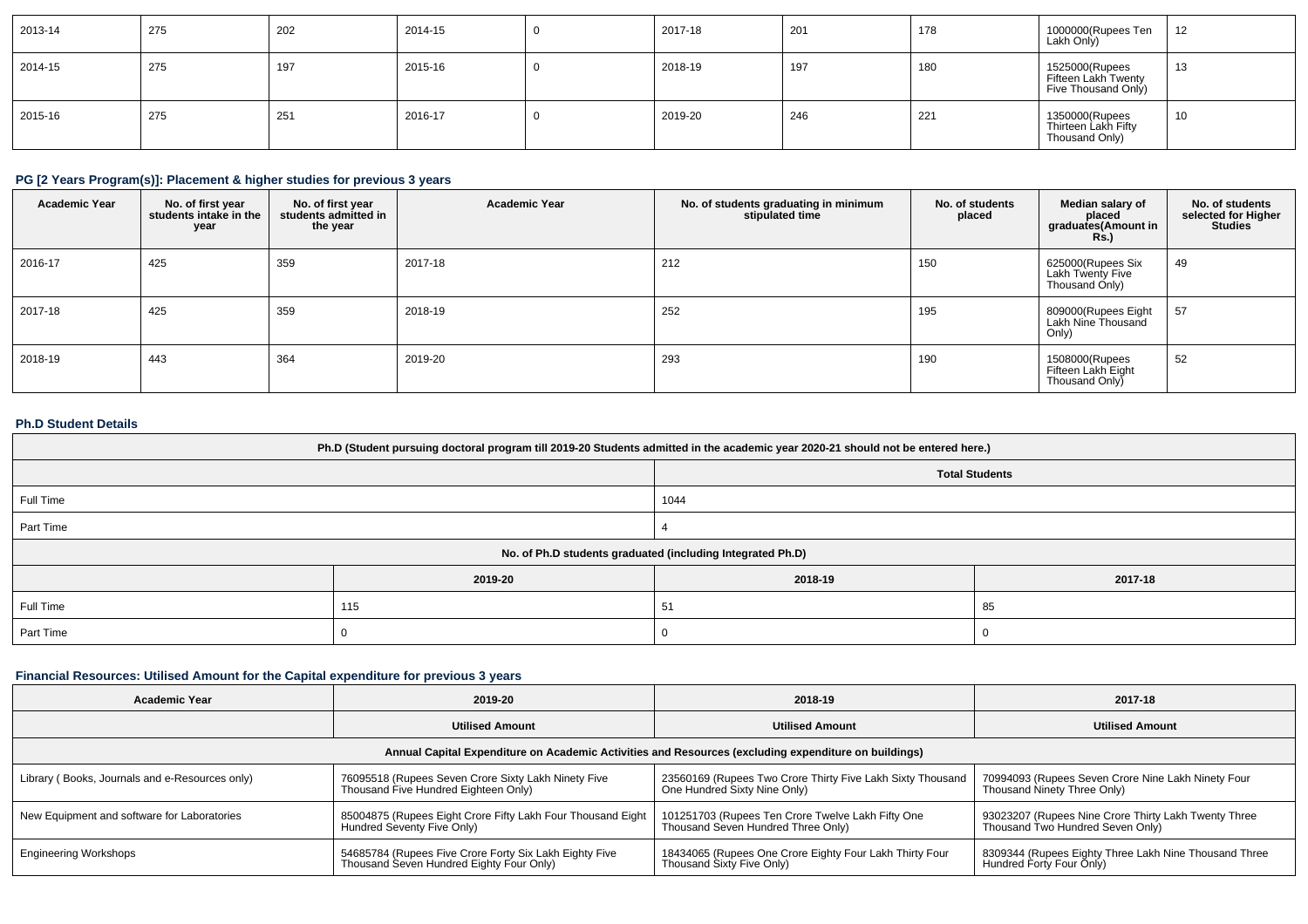| Other expenditure on creation of Capital Assets (For setting up   34203488 (Rupees Three Crore Forty Two Lakh Three \,<br>  classrooms, seminar hall, conference hall, library, Lab, Engg<br>workshops excluding expenditure on Land and Building) | Thousand Four Hundred Eighty Eight Only) | 1 96100373 (Rupees Nine Crore Sixty One Lakh Three Hundred<br>Seventy Three Only) | 1 320776928 (Rupees Thirty Two Crore Seven Lakh Seventy Six<br>Thousand Nine Hundred Twenty Eight Only) |
|----------------------------------------------------------------------------------------------------------------------------------------------------------------------------------------------------------------------------------------------------|------------------------------------------|-----------------------------------------------------------------------------------|---------------------------------------------------------------------------------------------------------|
|----------------------------------------------------------------------------------------------------------------------------------------------------------------------------------------------------------------------------------------------------|------------------------------------------|-----------------------------------------------------------------------------------|---------------------------------------------------------------------------------------------------------|

# **Financial Resources: Utilised Amount for the Operational expenditure for previous 3 years**

| <b>Academic Year</b>                                                                                                                                                                            | 2019-20                                                                                                                 |                                                                                                                     | 2017-18                                                                                                    |  |  |  |  |  |
|-------------------------------------------------------------------------------------------------------------------------------------------------------------------------------------------------|-------------------------------------------------------------------------------------------------------------------------|---------------------------------------------------------------------------------------------------------------------|------------------------------------------------------------------------------------------------------------|--|--|--|--|--|
|                                                                                                                                                                                                 | <b>Utilised Amount</b>                                                                                                  |                                                                                                                     | <b>Utilised Amount</b>                                                                                     |  |  |  |  |  |
| <b>Annual Operational Expenditure</b>                                                                                                                                                           |                                                                                                                         |                                                                                                                     |                                                                                                            |  |  |  |  |  |
| Salaries (Teaching and Non Teaching staff)                                                                                                                                                      | 1937074601 (Rupees One Hundred Ninety Three Crore<br>Seventy Lakh Seventy Four Thousand Six Hundred One Only)           | 1486113999 (Rupees One Hundred Forty Eight Crore Sixty<br>One Lakh Thirteen Thousand Nine Hundred Ninety Nine Only) | 1361656209 (Rupees One Hundred Thirty Six Crore Sixteen<br>Lakh Fifty Six Thousand Two Hundred Nine Only)  |  |  |  |  |  |
| Maintenance of Academic Infrastructure or consumables and<br>other running expenditures (excluding maintenance of hostels<br>and allied services, rent of the building, depreciation cost, etc) | 1187352195 (Rupees One Hundred Eighteen Crore Seventy<br>Three Lakh Fifty Two Thousand One Hundred Ninety Five<br>Only) | 1071356747 (Rupees One Hundred Seven Crore Thirteen<br>Lakh Fifty Six Thousand Seven Hundred Forty Seven Only)      | 1047695310 (Rupees One Hundred Four Crore Seventy Six<br>Lakh Ninety Five Thousand Three Hundred Ten Only) |  |  |  |  |  |
| Seminars/Conferences/Workshops                                                                                                                                                                  | 24748459 (Rupees Two Crore Forty Seven Lakh Forty Eight<br>Thousand Four Hundred Fifty Nine Only)                       | 24657065 (Rupees Two Crore Forty Six Lakh Fifty Seven<br>Thousand Sixty Five Only)                                  | 26926781 (Rupees Two Crore Sixty Nine Lakh Twenty Six<br>Thousand Seven Hundred Eighty One Only)           |  |  |  |  |  |

#### **IPR**

| Calendar year            | 2019 | 2018 | 2017 |
|--------------------------|------|------|------|
| No. of Patents Published |      |      |      |
| No. of Patents Granted   |      |      |      |

#### **Sponsored Research Details**

| <b>Financial Year</b>                    | 2019-20                                                                                         | 2018-19                                                                            | 2017-18                                                                      |
|------------------------------------------|-------------------------------------------------------------------------------------------------|------------------------------------------------------------------------------------|------------------------------------------------------------------------------|
| Total no. of Sponsored Projects          | 209                                                                                             | 139                                                                                | 113                                                                          |
| Total no. of Funding Agencies            | -31                                                                                             | 26                                                                                 | 25                                                                           |
| Total Amount Received (Amount in Rupees) | 355988485                                                                                       | 161046384                                                                          | 148295017                                                                    |
| Amount Received in Words                 | Rupees Thirty Five Crore Fifty Nine Lakh Eighty Eight<br>Thousand Four Hundred Eighty Five Only | Rupees Sixteen Crore Ten Lakh Forty Six Thousand Three<br>Hundred Eighty Four Only | Rupees Fourteen Crore Eighty Two Lakh Ninety Five<br>Thousand Seventeen Only |

# **Consultancy Project Details**

| <b>Financial Year</b>                    | 2019-20                                                                                  | 2018-19                                                                                | 2017-18                                                                                |
|------------------------------------------|------------------------------------------------------------------------------------------|----------------------------------------------------------------------------------------|----------------------------------------------------------------------------------------|
| Total no. of Consultancy Projects        | 1233                                                                                     | 1073                                                                                   | 894                                                                                    |
| Total no. of Client Organizations        | 806                                                                                      | 717                                                                                    | 379                                                                                    |
| Total Amount Received (Amount in Rupees) | 151707669                                                                                | 116899811                                                                              | 71427271                                                                               |
| Amount Received in Words                 | Rupees Fifteen Crore Seventeen Lakh Seven Thousand Six<br><b>Hundred Sixty Nine Only</b> | Rupees Eleven Crore Sixty Eight Lakh Ninety Nine Thousand<br>Eight Hundred Eleven Only | Rupees Seven Crore Fourteen Lakh Twenty Seven Thousand<br>Two Hundred Seventy One Only |

# **PCS Facilities: Facilities of physically challenged students**

| 1. Do your institution buildings have Lifts/Ramps?                                                                                                        | Yes, more than 80% of the buildings |
|-----------------------------------------------------------------------------------------------------------------------------------------------------------|-------------------------------------|
| 2. Do your institution have provision for walking aids, includingwheelchairs and transportation from one building to another for<br>handicapped students? | 'Yes                                |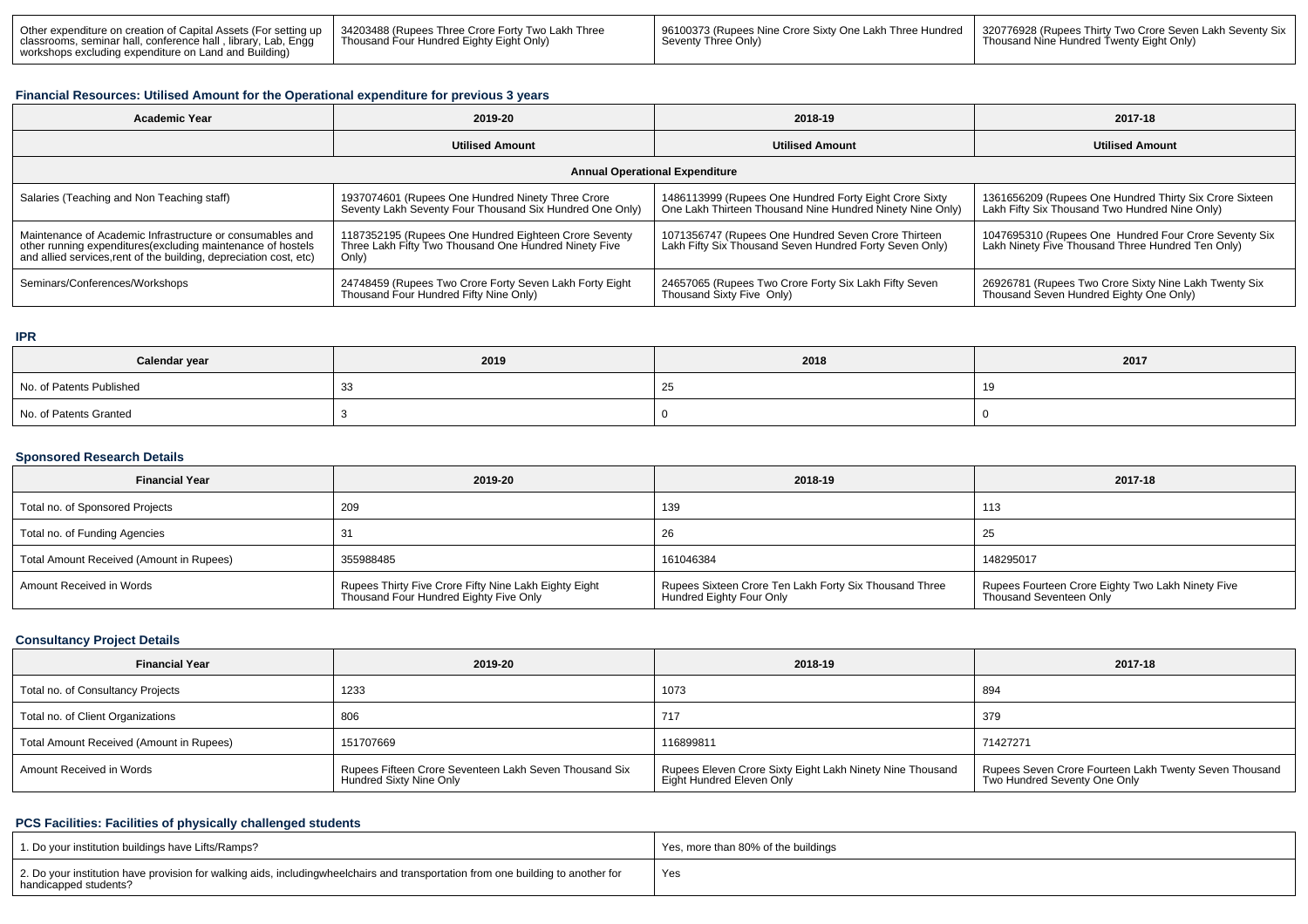|  |  | 3. Do your institution buildings have specially designed toilets for handicapped students? |  |
|--|--|--------------------------------------------------------------------------------------------|--|
|  |  |                                                                                            |  |

Yes, more than 80% of the buildings

# **Faculty Details**

| Srno           | Name                            | Age | Designation            | Gender | Qualification | <b>Experience (In</b><br>Months) | <b>Is Associated</b><br><b>Last Year</b> | Currently<br>working with<br>institution? | <b>Joining Date</b> | <b>Leaving Date</b>      | <b>Association type</b> |
|----------------|---------------------------------|-----|------------------------|--------|---------------|----------------------------------|------------------------------------------|-------------------------------------------|---------------------|--------------------------|-------------------------|
| $\mathbf{1}$   | Prasad Kesheo                   | 49  | Assistant<br>Professor | Male   | Ph.D          | 206                              | Yes                                      | Yes                                       | 14-08-2002          | $\overline{\phantom{a}}$ | Regular                 |
| $\overline{2}$ | Singh Rajeev<br>Kumar           | 42  | Associate<br>Professor | Male   | Ph.D          | 183                              | Yes                                      | Yes                                       | 07-11-2005          | $\overline{\phantom{a}}$ | Regular                 |
| 3              | Sahu Alakh<br>Niranjan          | 43  | Associate<br>Professor | Male   | Ph.D          | 167                              | Yes                                      | Yes                                       | 22-11-2005          | $\overline{\phantom{a}}$ | Regular                 |
| $\overline{4}$ | <b>Bhola Nath</b><br>Dwivedi    | 70  | Other                  | Male   | Ph.D          | 486                              | Yes                                      | No                                        | 09-07-1984          | 08-07-2020               | Regular                 |
| 5              | Sarkar Jahar                    | 43  | Associate<br>Professor | Male   | Ph.D          | 173                              | Yes                                      | Yes                                       | 04-05-2005          | --                       | Regular                 |
| 6              | Verma Tarun                     | 37  | Assistant<br>Professor | Male   | Ph.D          | 169                              | Yes                                      | Yes                                       | 24-05-2007          | $\overline{\phantom{a}}$ | Regular                 |
| $\overline{7}$ | Pathak Krishna<br>Kant          | 49  | Professor              | Male   | Ph.D          | 286                              | Yes                                      | Yes                                       | 06-04-2016          | $\overline{\phantom{a}}$ | Regular                 |
| 8              | Marshal                         | 42  | Associate<br>Professor | Male   | Ph.D          | 130                              | Yes                                      | Yes                                       | 04-07-2017          | $\overline{\phantom{a}}$ | Regular                 |
| 9              | Nagar Shyam<br>Krishna          | 65  | Professor              | Male   | Ph.D          | 470                              | Yes                                      | No                                        | 30-07-1980          | 08-07-2020               | Regular                 |
| 10             | <b>Banerjee Goutam</b>          | 61  | Professor              | Male   | Ph.D          | 418                              | Yes                                      | Yes                                       | 01-11-2004          | ۰.                       | Regular                 |
| 11             | Singh Sanjay                    | 57  | Professor              | Male   | Ph.D          | 330                              | Yes                                      | Yes                                       | 29-08-2003          | $\overline{\phantom{a}}$ | Regular                 |
| 12             | Upadhyay<br>Santosh Kumar       | 55  | Professor              | Male   | Ph.D          | 275                              | Yes                                      | Yes                                       | 30-01-2008          | $\overline{\phantom{a}}$ | Regular                 |
| 13             | Sarawadekar<br>Kishor Prabhakar | 44  | Assistant<br>Professor | Male   | Ph.D          | 160                              | Yes                                      | Yes                                       | 13-06-2014          | ⊷                        | Regular                 |
| 14             | Ghosh Pradyumna                 | 48  | Professor              | Male   | Ph.D          | 274                              | Yes                                      | Yes                                       | 16-12-2002          | н.                       | Regular                 |
| 15             | Singh Jayant<br>Kumar           | 51  | Associate<br>Professor | Male   | Ph.D          | 247                              | Yes                                      | Yes                                       | 01-06-2007          | --                       | Regular                 |
| 16             | Dr L Kailasam                   | 36  | Assistant<br>Professor | Male   | Ph.D          | 45                               | Yes                                      | Yes                                       | 05-06-2017          | --                       | Regular                 |
| 17             | Dwivedi Shyam<br>Bihari         | 57  | Professor              | Male   | Ph.D          | 310                              | Yes                                      | Yes                                       | 22-12-2007          | $\overline{\phantom{a}}$ | Regular                 |
| 18             | Singh Santosh<br>Kumar          | 43  | Associate<br>Professor | Male   | Ph.D          | 210                              | Yes                                      | Yes                                       | 27-10-2005          | $\overline{\phantom{a}}$ | Regular                 |
| 19             | Pal Bhola Nath                  | 43  | Associate<br>Professor | Male   | Ph.D          | 68                               | Yes                                      | Yes                                       | 19-02-2014          | $\overline{\phantom{a}}$ | Regular                 |
| 20             | Mukherjee Ashim<br>Kumar        | 66  | Other                  | Male   | Ph.D          | 416                              | Yes                                      | No                                        | 09-07-1984          | 31-12-2019               | Regular                 |
| 21             | Pandey Praveen<br>Chandra       | 45  | Associate<br>Professor | Male   | Ph.D          | 218                              | Yes                                      | Yes                                       | 14-11-2007          | $\sim$                   | Regular                 |
| 22             | Kumar Devendra                  | 66  | Professor              | Male   | Ph.D          | 450                              | Yes                                      | No                                        | 09-07-1984          | 31-12-2019               | Regular                 |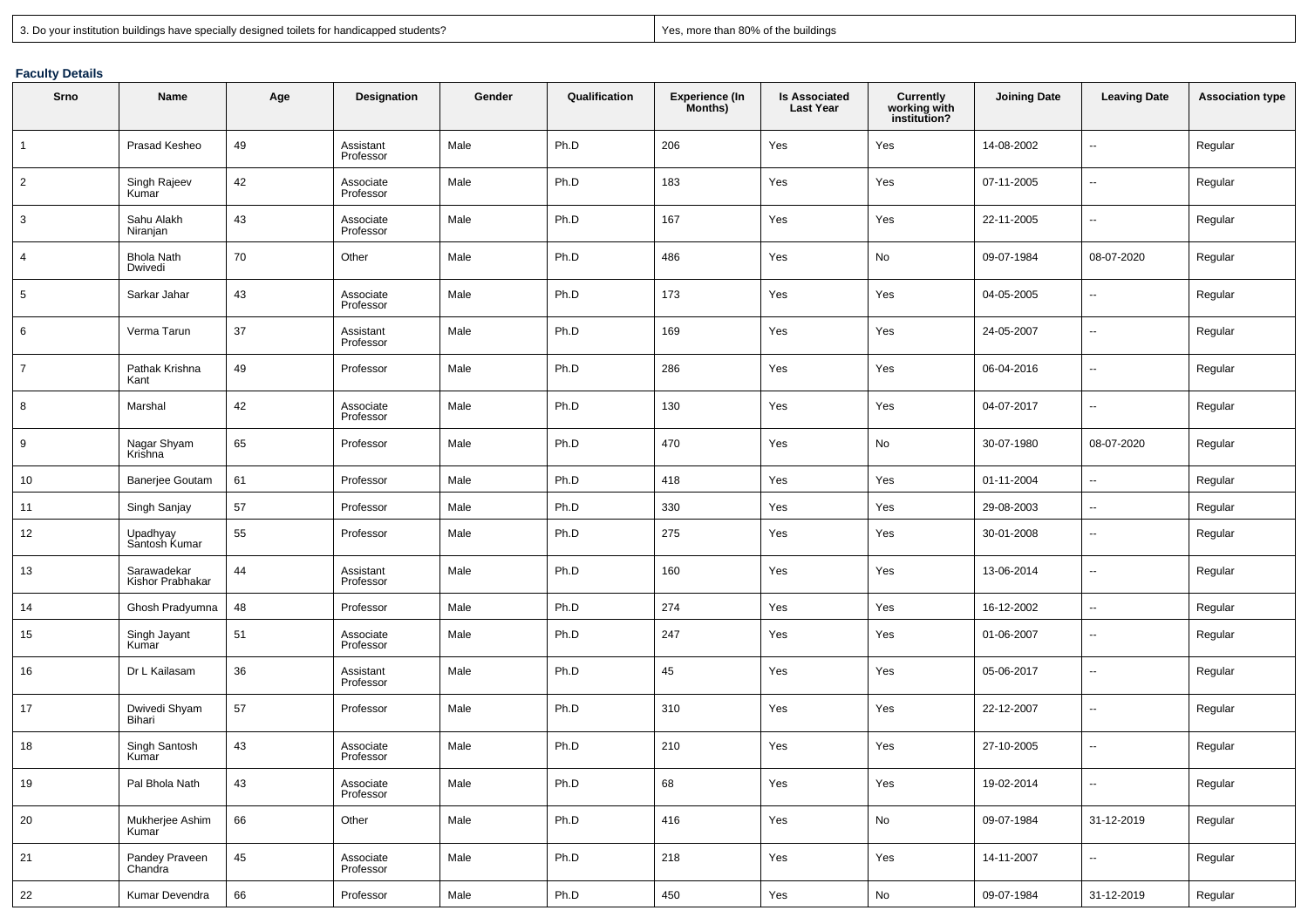| 23 | Sahoo Rashmi<br>Rekha         | 44 | Associate<br>Professor | Female | Ph.D | 166 | Yes | Yes | 15-12-2004 | --                       | Regular |
|----|-------------------------------|----|------------------------|--------|------|-----|-----|-----|------------|--------------------------|---------|
| 24 | Rai Rajesh                    | 42 | Associate<br>Professor | Male   | Ph.D | 149 | Yes | Yes | 14-05-2007 | --                       | Regular |
| 25 | Pal Sukomal                   | 43 | Assistant<br>Professor | Male   | Ph.D | 241 | Yes | Yes | 24-02-2016 | $\overline{\phantom{a}}$ | Regular |
| 26 | Jitendra Kumar                | 72 | Other                  | Male   | Ph.D | 499 | Yes | No  | 24-07-2017 | 23-08-2019               | Regular |
| 27 | Singh Prabhat<br>Kumar        | 58 | Professor              | Male   | Ph.D | 442 | Yes | Yes | 21-06-2004 | --                       | Regular |
| 28 | Rastogi Rashmi<br>Bala        | 65 | Professor              | Female | Ph.D | 422 | Yes | No  | 09-07-1984 | 08-07-2020               | Regular |
| 29 | Chatterjee Sandip             | 52 | Professor              | Male   | Ph.D | 194 | Yes | Yes | 13-02-2008 | $\overline{\phantom{a}}$ | Regular |
| 30 | Singh Vinay<br>Kumar          | 56 | Professor              | Male   | Ph.D | 327 | Yes | Yes | 23-03-2005 | $\overline{\phantom{a}}$ | Regular |
| 31 | Gautam Rakesh<br>Kumar        | 46 | Associate<br>Professor | Male   | Ph.D | 205 | Yes | Yes | 10-09-2007 | $\overline{\phantom{a}}$ | Regular |
| 32 | Prakash Chandra<br>Upadhyay   | 78 | Other                  | Male   | Ph.D | 507 | Yes | No  | 09-04-2015 | 08-07-2020               | Regular |
| 33 | Singh Anil Kumar              | 51 | Associate<br>Professor | Male   | Ph.D | 132 | Yes | Yes | 07-08-2015 | $\overline{\phantom{a}}$ | Regular |
| 34 | Tripathi Anil<br>Kumar        | 59 | Professor              | Male   | Ph.D | 416 | Yes | Yes | 10-04-1986 | $\overline{\phantom{a}}$ | Regular |
| 35 | Sinha Akhouri<br>Sudhir Kumar | 64 | Professor              | Male   | Ph.D | 428 | Yes | Yes | 18-02-1984 | $\overline{\phantom{a}}$ | Regular |
| 36 | Banik Rathindra<br>Mohan      | 64 | Professor              | Male   | Ph.D | 469 | Yes | Yes | 25-03-1985 | $\overline{\phantom{a}}$ | Regular |
| 37 | Hasan Syed Hadi               | 61 | Professor              | Male   | Ph.D | 348 | Yes | Yes | 09-07-1993 | $\overline{\phantom{a}}$ | Regular |
| 38 | Jit Satyabrata                | 49 | Professor              | Male   | Ph.D | 292 | Yes | Yes | 15-04-1998 | $\overline{\phantom{a}}$ | Regular |
| 39 | Kumar Santosh                 | 57 | Professor              | Male   | Ph.D | 376 | Yes | Yes | 09-07-1992 | --                       | Regular |
| 40 | Ojha Sambhu<br>Nath           | 70 | Other                  | Male   | Ph.D | 419 | Yes | No  | 17-07-1985 | 08-07-2020               | Regular |
| 41 | Basu Joysurya                 | 45 | Associate<br>Professor | Male   | Ph.D | 113 | Yes | Yes | 04-02-2016 | $\overline{\phantom{a}}$ | Regular |
| 42 | Tripathi Saurabh              | 41 | Assistant<br>Professor | Male   | Ph.D | 58  | Yes | Yes | 06-10-2015 | $\overline{\phantom{a}}$ | Regular |
| 43 | Pandey Jeewan<br>Chandra      | 45 | Assistant<br>Professor | Male   | Ph.D | 167 | Yes | Yes | 28-11-2005 | $\overline{\phantom{a}}$ | Regular |
| 44 | Mishra Sunil<br>Kumar         | 45 | Assistant<br>Professor | Male   | Ph.D | 252 | Yes | Yes | 29-11-2007 | $\overline{\phantom{a}}$ | Regular |
| 45 | Giri Deba Prasad              | 53 | Professor              | Male   | Ph.D | 272 | Yes | Yes | 03-06-2004 | $\overline{\phantom{a}}$ | Regular |
| 46 | Modi Gyan<br>Prakash          | 40 | Assistant<br>Professor | Male   | Ph.D | 71  | Yes | Yes | 04-02-2016 | $\overline{\phantom{a}}$ | Regular |
| 47 | Samuel Cherian                | 48 | Associate<br>Professor | Male   | Ph.D | 209 | Yes | Yes | 11-12-2002 | $\overline{\phantom{a}}$ | Regular |
| 48 | Rai Piyush                    | 54 | Professor              | Male   | Ph.D | 374 | Yes | Yes | 05-02-1993 | $\overline{\phantom{a}}$ | Regular |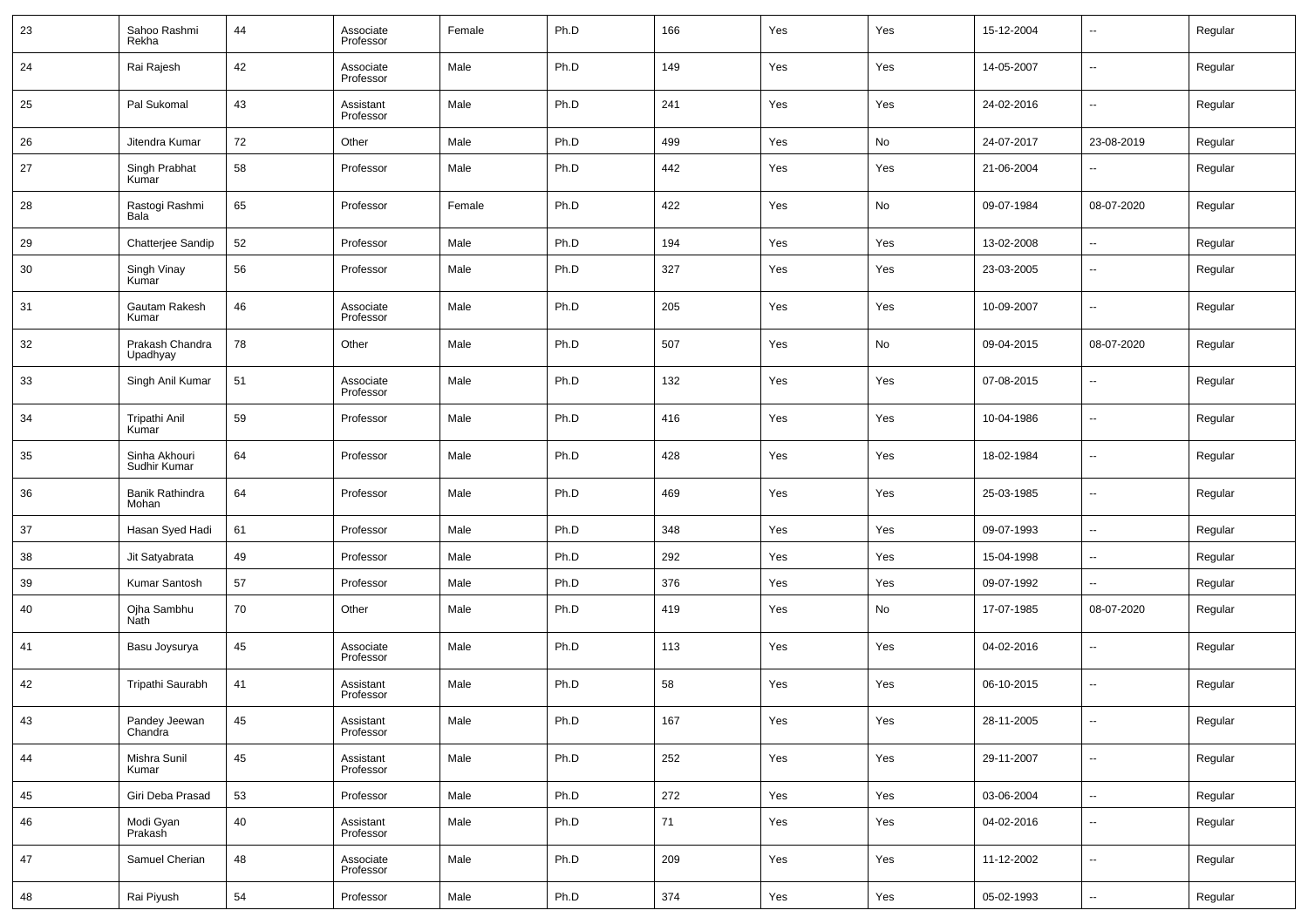| 49 | Dutta Prasun                  | 38 | Assistant<br>Professor | Male | Ph.D        | 56  | Yes | Yes | 11-12-2015 | --                       | Regular                |
|----|-------------------------------|----|------------------------|------|-------------|-----|-----|-----|------------|--------------------------|------------------------|
| 50 | Debdas Ghosh                  | 33 | Assistant<br>Professor | Male | Ph.D        | 65  | Yes | Yes | 08-10-2016 | --                       | Regular                |
| 51 | Kumar Suresh                  | 43 | Assistant<br>Professor | Male | Ph.D        | 213 | Yes | Yes | 12-02-2008 | --                       | Regular                |
| 52 | Suresh Kumar<br>Srivastava    | 68 | Other                  | Male | Ph.D        | 483 | Yes | No  | 02-11-1985 | 08-07-2020               | Regular                |
| 53 | Sinha Indrajit                | 49 | Associate<br>Professor | Male | Ph.D        | 199 | Yes | Yes | 09-11-2004 | --                       | Regular                |
| 54 | Majhi Manas<br>Ranjan         | 41 | Associate<br>Professor | Male | Ph.D        | 143 | Yes | Yes | 30-10-2007 | --                       | Regular                |
| 55 | Mandal Rajiv<br>Kumar         | 60 | Professor              | Male | Ph.D        | 450 | Yes | Yes | 10-04-1992 | --                       | Regular                |
| 56 | Singh Sushil<br>Kumar         | 60 | Professor              | Male | Ph.D        | 351 | Yes | Yes | 09-07-1990 | ш,                       | Regular                |
| 57 | Er Ramesh Singh               | 65 | Other                  | Male | M.Sc.(Engg) | 454 | Yes | No  | 25-07-2016 | 31-12-2019               | Regular                |
| 58 | Verma Mitresh<br>Kumar        | 55 | Professor              | Male | Ph.D        | 304 | Yes | Yes | 07-12-2005 | --                       | Regular                |
| 59 | <b>Tiwary Dhanesh</b>         | 57 | Professor              | Male | Ph.D        | 179 | Yes | Yes | 09-11-2004 | н.                       | Regular                |
| 60 | Mohan Anand                   | 68 | Other                  | Male | Ph.D        | 532 | Yes | Yes | 06-04-1979 | ш,                       | Regular                |
| 61 | Harsha A P                    | 52 | Professor              | Male | Ph.D        | 218 | Yes | Yes | 12-08-2002 | --                       | Regular                |
| 62 | Sarma Bandikatla<br>Nageswara | 52 | Professor              | Male | Ph.D        | 257 | Yes | Yes | 27-05-1998 | --                       | Regular                |
| 63 | Kumar Manoj                   | 47 | Assistant<br>Professor | Male | Ph.D        | 85  | Yes | Yes | 03-10-2015 | --                       | Regular                |
| 64 | Dr Sandip Ghosh               | 42 | Associate<br>Professor | Male | Ph.D        | 149 | Yes | Yes | 02-08-2016 | --                       | Regular                |
| 65 | Devender Singh                | 48 | Professor              | Male | Ph.D        | 299 | Yes | Yes | 14-06-2004 | ш,                       | Regular                |
| 66 | Kumar Veerendra               | 63 | Professor              | Male | Ph.D        | 439 | Yes | Yes | 01-03-1984 | н.                       | Regular                |
| 67 | Upadhyay<br>Chandan           | 43 | Associate<br>Professor | Male | Ph.D        | 181 | Yes | Yes | 31-01-2008 | --                       | Regular                |
| 68 | Ram Shri                      | 72 | Other                  | Male | Ph.D        | 532 | Yes | No  | 20-02-2018 | 31-12-2019               | Adhoc /<br>Contractual |
| 69 | Mishra Sunil<br>Kumar         | 38 | Assistant<br>Professor | Male | Ph.D        | 87  | Yes | Yes | 02-09-2015 |                          | Regular                |
| 70 | Vashista<br>Meghanshu         | 45 | Associate<br>Professor | Male | Ph.D        | 229 | Yes | Yes | 24-08-2002 | $\overline{\phantom{a}}$ | Regular                |
| 71 | Jamal Aarif                   | 57 | Professor              | Male | Ph.D        | 321 | Yes | Yes | 25-01-1993 | u,                       | Regular                |
| 72 | Dubey Ashutosh<br>Kumar       | 39 | Assistant<br>Professor | Male | Ph.D        | 62  | Yes | Yes | 10-12-2015 | $\sim$                   | Regular                |
| 73 | Amitesh Kumar                 | 42 | Assistant<br>Professor | Male | Ph.D        | 129 | Yes | Yes | 15-12-2016 | $\sim$                   | Regular                |
| 74 | Shukla Kaushal<br>Kumar       | 62 | Professor              | Male | Ph.D        | 445 | Yes | Yes | 06-07-1990 | --                       | Regular                |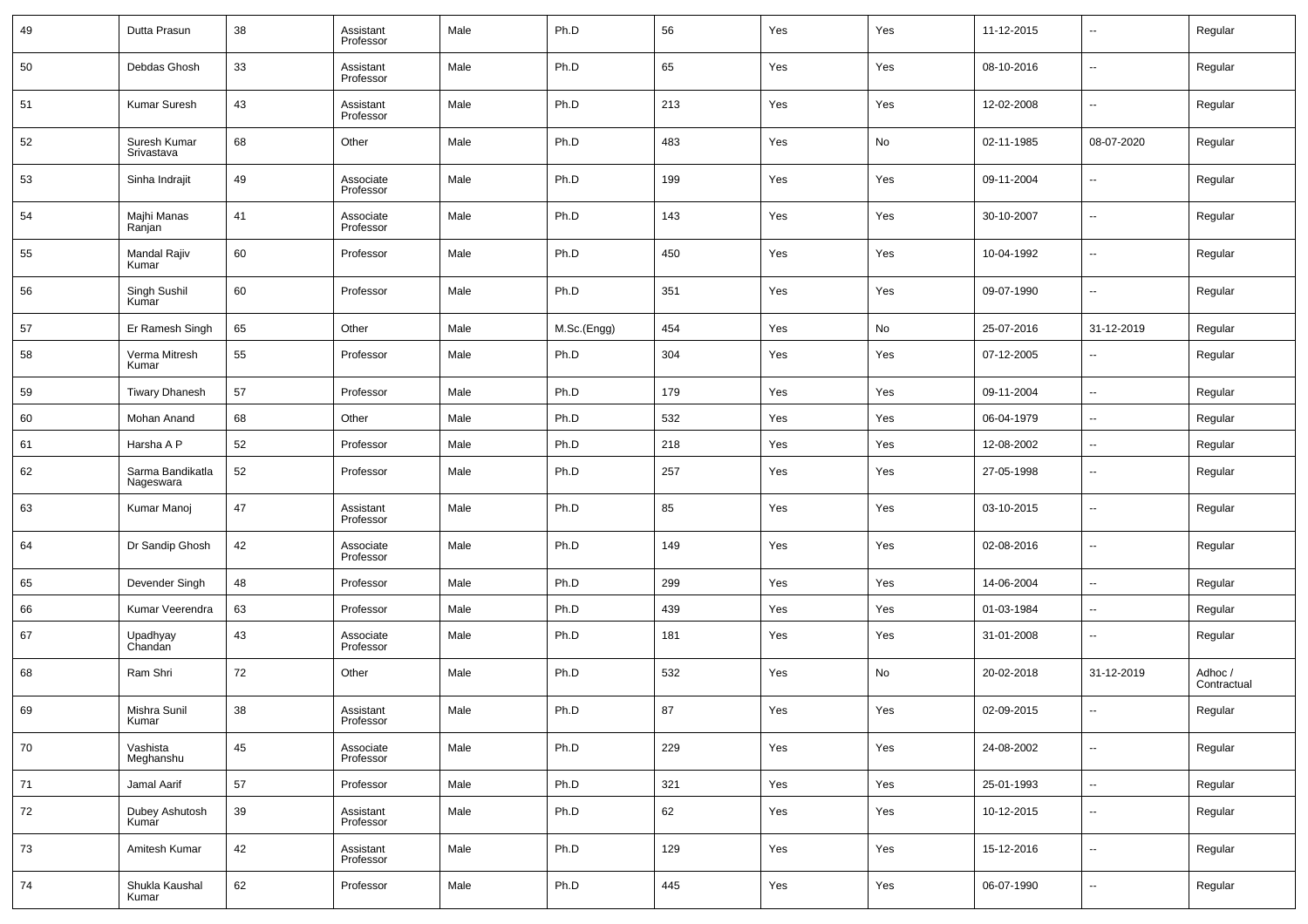| 75 | Mohan Anand<br>Chandra       | 65 | Assistant<br>Professor | Male   | M.Tech | 428 | Yes | No  | 18-09-1980 | 31-07-2020               | Regular |
|----|------------------------------|----|------------------------|--------|--------|-----|-----|-----|------------|--------------------------|---------|
| 76 | Mahto Sanjeev<br>Kumar       | 36 | Assistant<br>Professor | Male   | Ph.D   | 151 | Yes | Yes | 02-05-2014 | $\overline{\phantom{a}}$ | Regular |
| 77 | Kandasamy<br>Jayakumar       | 40 | Associate<br>Professor | Male   | Ph.D   | 70  | Yes | Yes | 30-06-2014 | $\overline{\phantom{a}}$ | Regular |
| 78 | Dwivedi<br>Ramashray         | 68 | Other                  | Male   | Ph.D   | 472 | Yes | No  | 15-10-1981 | 08-07-2020               | Regular |
| 79 | Tewari Satya<br>Prakash      | 65 | Professor              | Male   | Ph.D   | 447 | Yes | No  | 14-02-1981 | 08-07-2020               | Regular |
| 80 | Mohan Sunil                  | 59 | Professor              | Male   | Ph.D   | 348 | Yes | Yes | 30-04-1992 | $\sim$                   | Regular |
| 81 | Verma Ankur                  | 39 | Assistant<br>Professor | Male   | Ph.D   | 58  | Yes | Yes | 01-10-2015 | $\sim$                   | Regular |
| 82 | Misra Rakesh<br>Kumar        | 47 | Professor              | Male   | Ph.D   | 272 | Yes | Yes | 06-06-1998 | $\overline{\phantom{a}}$ | Regular |
| 83 | Sweta                        | 38 | Assistant<br>Professor | Female | Ph.D   | 86  | Yes | Yes | 06-01-2014 | $\overline{\phantom{a}}$ | Regular |
| 84 | Rath Chandana                | 50 | Associate<br>Professor | Female | Ph.D   | 214 | Yes | Yes | 15-10-2004 | $\sim$                   | Regular |
| 85 | Pandey Rajesh<br>Kumar       | 36 | Associate<br>Professor | Male   | Ph.D   | 47  | Yes | Yes | 10-06-2014 | $\overline{\phantom{a}}$ | Regular |
| 86 | Yusufzai Mohd<br>Zaheer Khan | 45 | Associate<br>Professor | Male   | Ph.D   | 231 | Yes | Yes | 03-08-2002 | $\sim$                   | Regular |
| 87 | Srivastava Bal<br>Krishna    | 63 | Professor              | Male   | Ph.D   | 428 | Yes | Yes | 06-02-1984 | $\overline{\phantom{a}}$ | Regular |
| 88 | C Ravindranath<br>Chowdary   | 38 | Assistant<br>Professor | Male   | Ph.D   | 75  | Yes | Yes | 27-05-2014 | $\sim$                   | Regular |
| 89 | Sanjay Kumar                 | 44 | Assistant<br>Professor | Male   | Ph.D   | 99  | Yes | Yes | 05-10-2016 | $\overline{\phantom{a}}$ | Regular |
| 90 | Singh Sanjay<br>Kumar        | 50 | Professor              | Male   | Ph.D   | 263 | Yes | Yes | 26-11-2007 | $\sim$                   | Regular |
| 91 | Verma Bhawna                 | 42 | Associate<br>Professor | Female | Ph.D   | 149 | Yes | Yes | 15-05-2007 | $\sim$                   | Regular |
| 92 | Srivastava Anand<br>Kumar    | 64 | Associate<br>Professor | Male   | M.Tech | 427 | Yes | Yes | 08-03-1984 | $\overline{\phantom{a}}$ | Regular |
| 93 | Rajeev                       | 39 | Associate<br>Professor | Male   | Ph.D   | 159 | Yes | Yes | 10-07-2008 | $\overline{\phantom{a}}$ | Regular |
| 94 | Agrawal Anil<br>Kumar        | 62 | Professor              | Male   | Ph.D   | 458 | Yes | Yes | 21-04-1982 | $\sim$                   | Regular |
| 95 | Tyagi Amit                   | 44 | Associate<br>Professor | Male   | Ph.D   | 187 | Yes | Yes | 11-10-2004 | $\overline{\phantom{a}}$ | Regular |
| 96 | Singh R P                    | 51 | Associate<br>Professor | Male   | M.Tech | 320 | Yes | Yes | 12-02-1993 | $\overline{\phantom{a}}$ | Regular |
| 97 | Dutta Tanima                 | 37 | Assistant<br>Professor | Female | Ph.D   | 89  | Yes | Yes | 19-04-2017 | $\overline{\phantom{a}}$ | Regular |
| 98 | Lavanya<br>Selvaganesh       | 39 | Assistant<br>Professor | Female | Ph.D   | 90  | Yes | Yes | 01-12-2016 | $\overline{\phantom{a}}$ | Regular |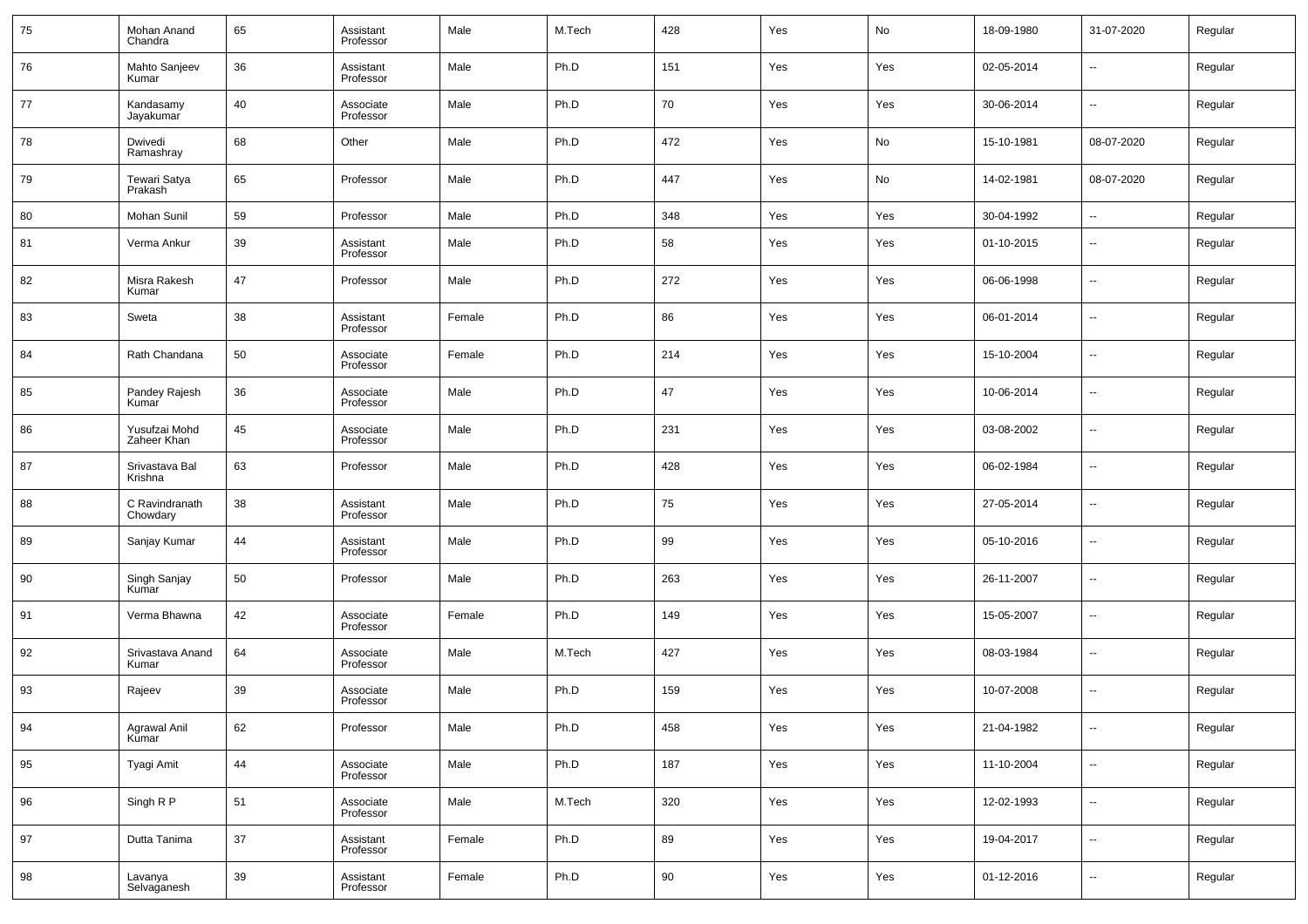| 99  | Singh Shiv Pujan              | 62 | Professor              | Male   | Ph.D | 446 | Yes | Yes | 09-08-1981 | $\overline{\phantom{a}}$ | Regular |
|-----|-------------------------------|----|------------------------|--------|------|-----|-----|-----|------------|--------------------------|---------|
| 100 | Singh Satya Vir               | 49 | Professor              | Male   | Ph.D | 256 | Yes | Yes | 23-07-2007 | $\sim$                   | Regular |
| 101 | Rai Sanjay Kumar              | 53 | Associate<br>Professor | Male   | Ph.D | 149 | Yes | Yes | 14-05-2007 | $\overline{\phantom{a}}$ | Regular |
| 102 | Das Subir                     | 55 | Professor              | Male   | Ph.D | 335 | Yes | Yes | 28-11-2007 | $\sim$                   | Regular |
| 103 | Thottappan M                  | 40 | Associate<br>Professor | Male   | Ph.D | 143 | Yes | Yes | 19-11-2007 | --                       | Regular |
| 104 | Shukla Prashant               | 51 | Professor              | Male   | Ph.D | 232 | Yes | Yes | 24-08-2002 | $\sim$                   | Regular |
| 105 | Manna Rampada                 | 52 | Associate<br>Professor | Male   | Ph.D | 317 | Yes | Yes | 13-11-2002 | --                       | Regular |
| 106 | Dr Pratik<br>Chattopadhyay    | 33 | Assistant<br>Professor | Male   | Ph.D | 52  | Yes | Yes | 27-07-2017 | --                       | Regular |
| 107 | Kumar Brind                   | 53 | Associate<br>Professor | Male   | Ph.D | 359 | Yes | Yes | 01-04-2003 | --                       | Regular |
| 108 | Srivastava<br>Pradeep         | 54 | Professor              | Male   | Ph.D | 247 | Yes | Yes | 20-08-2003 | --                       | Regular |
| 109 | Srivastava<br>Vandana         | 61 | Professor              | Female | Ph.D | 377 | Yes | Yes | 15-05-2004 | --                       | Regular |
| 110 | Pyare Ram                     | 65 | Professor              | Male   | Ph.D | 342 | Yes | No  | 30-03-1984 | 08-07-2020               | Regular |
| 111 | Khan Debashis                 | 44 | Associate<br>Professor | Male   | Ph.D | 185 | Yes | Yes | 31-05-2007 | $\overline{a}$           | Regular |
| 112 | Singh Gauri<br>Shankar Prasad | 48 | Associate<br>Professor | Male   | Ph.D | 246 | Yes | Yes | 06-07-2007 | --                       | Regular |
| 113 | Patil Swapnil<br>Sashikant    | 39 | Assistant<br>Professor | Male   | Ph.D | 192 | Yes | Yes | 26-10-2015 | ш,                       | Regular |
| 114 | Ashish Kumar<br>Mishra        | 36 | Assistant<br>Professor | Male   | Ph.D | 107 | Yes | Yes | 01-10-2016 | --                       | Regular |
| 115 | Biswas Bhaskar                | 42 | Associate<br>Professor | Male   | Ph.D | 194 | Yes | Yes | 22-08-2003 | --                       | Regular |
| 116 | Mondal Monoj<br>Kumar         | 47 | Professor              | Male   | Ph.D | 258 | Yes | Yes | 13-04-1998 | --                       | Regular |
| 117 | Sharma Neerai                 | 47 | Professor              | Male   | Ph.D | 297 | Yes | Yes | 30-12-2002 | ш,                       | Regular |
| 118 | Pandey Sanjay<br>Kumar        | 56 | Professor              | Male   | Ph.D | 312 | Yes | Yes | 18-11-2004 | $\sim$                   | Regular |
| 119 | Singh Amit Kumar              | 41 | Associate<br>Professor | Male   | Ph.D | 157 | Yes | Yes | 30-10-2007 |                          | Regular |
| 120 | Kumar Rajesh                  | 52 | Professor              | Male   | Ph.D | 308 | Yes | Yes | 03-06-2004 | u,                       | Regular |
| 121 | Chakrabarty<br>Indrajit       | 60 | Professor              | Male   | Ph.D | 349 | Yes | Yes | 12-09-2007 | $\overline{\phantom{a}}$ | Regular |
| 122 | Nayak Prasanta<br>Kumar       | 40 | Assistant<br>Professor | Male   | Ph.D | 70  | Yes | Yes | 14-12-2015 | $\overline{\phantom{a}}$ | Regular |
| 123 | Dr Nikhil Saboo               | 32 | Assistant<br>Professor | Male   | Ph.D | 46  | Yes | Yes | 29-05-2017 | $\overline{\phantom{a}}$ | Regular |
| 124 | Maiti Pabitra<br>Ranjan       | 47 | Associate<br>Professor | Male   | Ph.D | 184 | Yes | Yes | 03-06-2004 | $\overline{\phantom{a}}$ | Regular |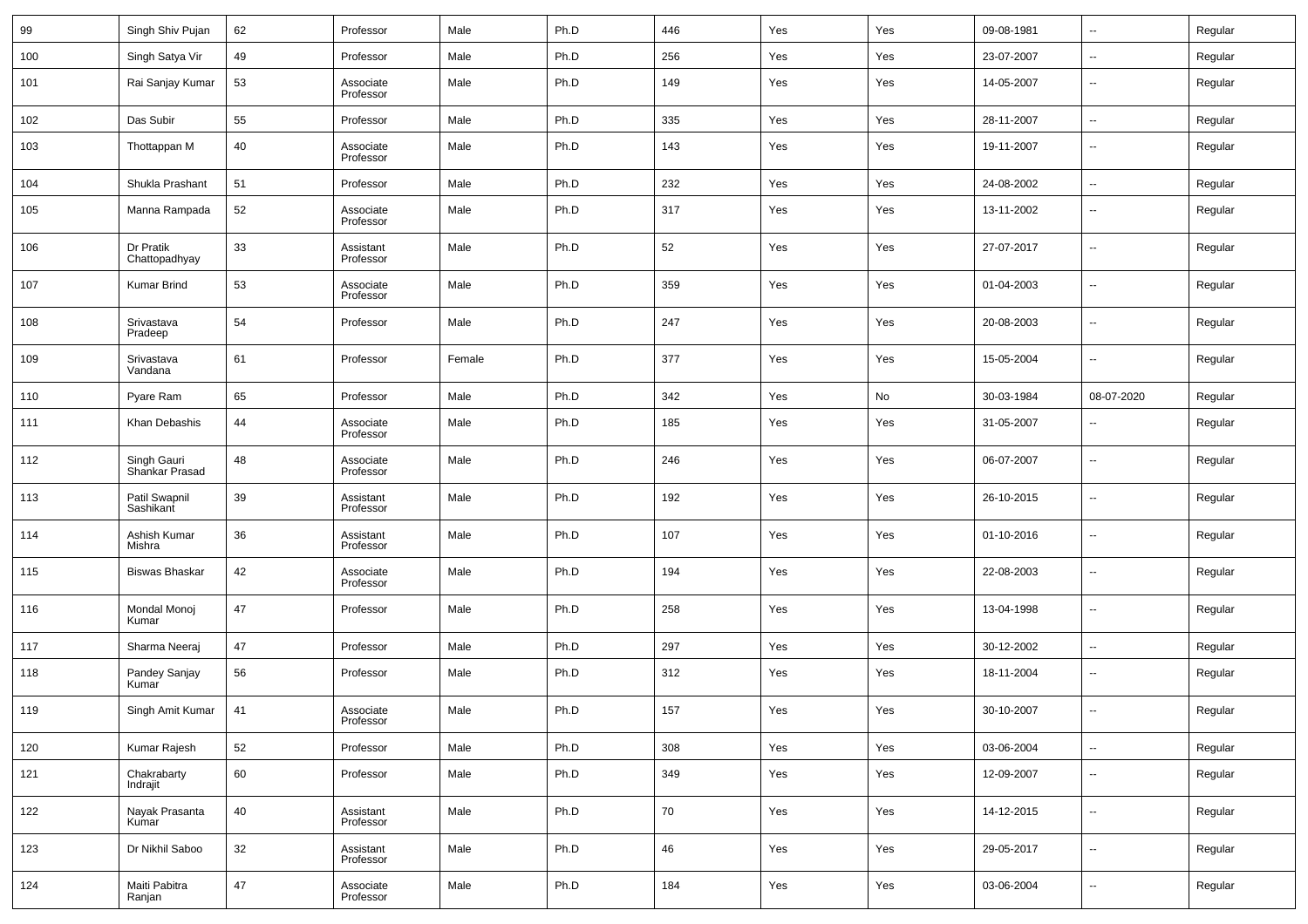| 125 | Mishra Pradeep<br>Kumar  | 55 | Professor              | Male   | Ph.D   | 272 | Yes | Yes | 31-01-1997 | $\overline{\phantom{a}}$ | Regular |
|-----|--------------------------|----|------------------------|--------|--------|-----|-----|-----|------------|--------------------------|---------|
| 126 | Pandey Dhananjai         | 68 | Other                  | Male   | Ph.D   | 505 | Yes | Yes | 04-07-1979 | $\sim$                   | Regular |
| 127 | Som Tanmoy               | 60 | Professor              | Male   | Ph.D   | 409 | Yes | Yes | 10-12-2007 | $\overline{\phantom{a}}$ | Regular |
| 128 | Tyagi Rajnesh            | 50 | Professor              | Male   | Ph.D   | 195 | Yes | Yes | 04-01-2005 | $\overline{\phantom{a}}$ | Regular |
| 129 | Jindal Vikas             | 42 | Associate<br>Professor | Male   | Ph.D   | 146 | Yes | Yes | 03-08-2007 | $\overline{\phantom{a}}$ | Regular |
| 130 | Jain Arun Kumar          | 64 | Other                  | Male   | M.Tech | 508 | Yes | No  | 12-01-2016 | 08-07-2020               | Regular |
| 131 | Dr Amrita<br>Chaturvedi  | 37 | Assistant<br>Professor | Female | Ph.D   | 70  | Yes | Yes | 30-05-2017 | $\overline{\phantom{a}}$ | Regular |
| 132 | Sanjay Singh             | 36 | Assistant<br>Professor | Male   | Ph.D   | 44  | Yes | Yes | 19-12-2016 | $\overline{\phantom{a}}$ | Regular |
| 133 | Srivastava Rajeev        | 46 | Professor              | Male   | Ph.D   | 255 | Yes | Yes | 28-11-2007 | $\overline{\phantom{a}}$ | Regular |
| 134 | Ahuja Pradeep            | 50 | Professor              | Male   | Ph.D   | 271 | Yes | Yes | 13-02-1997 | $\overline{\phantom{a}}$ | Regular |
| 135 | Mandal Kamdeo            | 60 | Professor              | Male   | Ph.D   | 292 | Yes | Yes | 22-11-2004 | $\overline{\phantom{a}}$ | Regular |
| 136 | Jain Pradeep<br>Kumar    | 62 | Professor              | Male   | Ph.D   | 456 | Yes | Yes | 10-04-1986 | $\overline{\phantom{a}}$ | Regular |
| 137 | Mohanta Kalyani          | 43 | Associate<br>Professor | Female | Ph.D   | 143 | Yes | Yes | 21-11-2007 | $\overline{\phantom{a}}$ | Regular |
| 138 | Sharma Suresh<br>Kumar   | 41 | Assistant<br>Professor | Male   | Ph.D   | 199 | Yes | Yes | 10-08-2007 | $\overline{\phantom{a}}$ | Regular |
| 139 | Singh Ravi<br>Shankar    | 40 | Associate<br>Professor | Male   | Ph.D   | 180 | Yes | Yes | 01-10-2004 | $\overline{\phantom{a}}$ | Regular |
| 140 | Singh Ram Saran          | 45 | Professor              | Male   | Ph.D   | 206 | Yes | Yes | 08-08-2002 | $\overline{\phantom{a}}$ | Regular |
| 141 | Sharma Shiru             | 46 | Associate<br>Professor | Female | Ph.D   | 264 | Yes | Yes | 11-08-2003 | $\overline{\phantom{a}}$ | Regular |
| 142 | Mukhopadhyay<br>Santwana | 55 | Professor              | Female | Ph.D   | 181 | Yes | Yes | 27-09-2004 | $\overline{\phantom{a}}$ | Regular |
| 143 | Pandey<br>Amritanshu     | 42 | Associate<br>Professor | Male   | Ph.D   | 131 | Yes | Yes | 07-11-2007 | $\overline{\phantom{a}}$ | Regular |
| 144 | Panda Saroja<br>Kanta    | 49 | Professor              | Male   | Ph.D   | 314 | Yes | Yes | 22-07-2005 | $\overline{\phantom{a}}$ | Regular |
| 145 | Behera Chhail<br>Kumar   | 45 | Associate<br>Professor | Male   | Ph.D   | 204 | Yes | Yes | 17-09-2002 | $\overline{\phantom{a}}$ | Regular |
| 146 | Dr Smrity Dwivedi        | 38 | Assistant<br>Professor | Female | Ph.D   | 93  | Yes | Yes | 09-05-2017 | $\overline{\phantom{a}}$ | Regular |
| 147 | Pandey Kamlesh<br>Kumar  | 48 | Associate<br>Professor | Male   | Ph.D   | 238 | Yes | Yes | 06-12-2007 | $\overline{\phantom{a}}$ | Regular |
| 148 | Kumar Manish             | 46 | Assistant<br>Professor | Male   | Ph.D   | 267 | Yes | Yes | 15-07-2004 | $\overline{\phantom{a}}$ | Regular |
| 149 | Kundu Subir              | 66 | Other                  | Male   | Ph.D   | 421 | Yes | Yes | 12-04-1985 | $\sim$                   | Regular |
| 150 | Mohan Anita              | 53 | Associate<br>Professor | Female | Ph.D   | 288 | Yes | Yes | 15-05-2004 | $\overline{\phantom{a}}$ | Regular |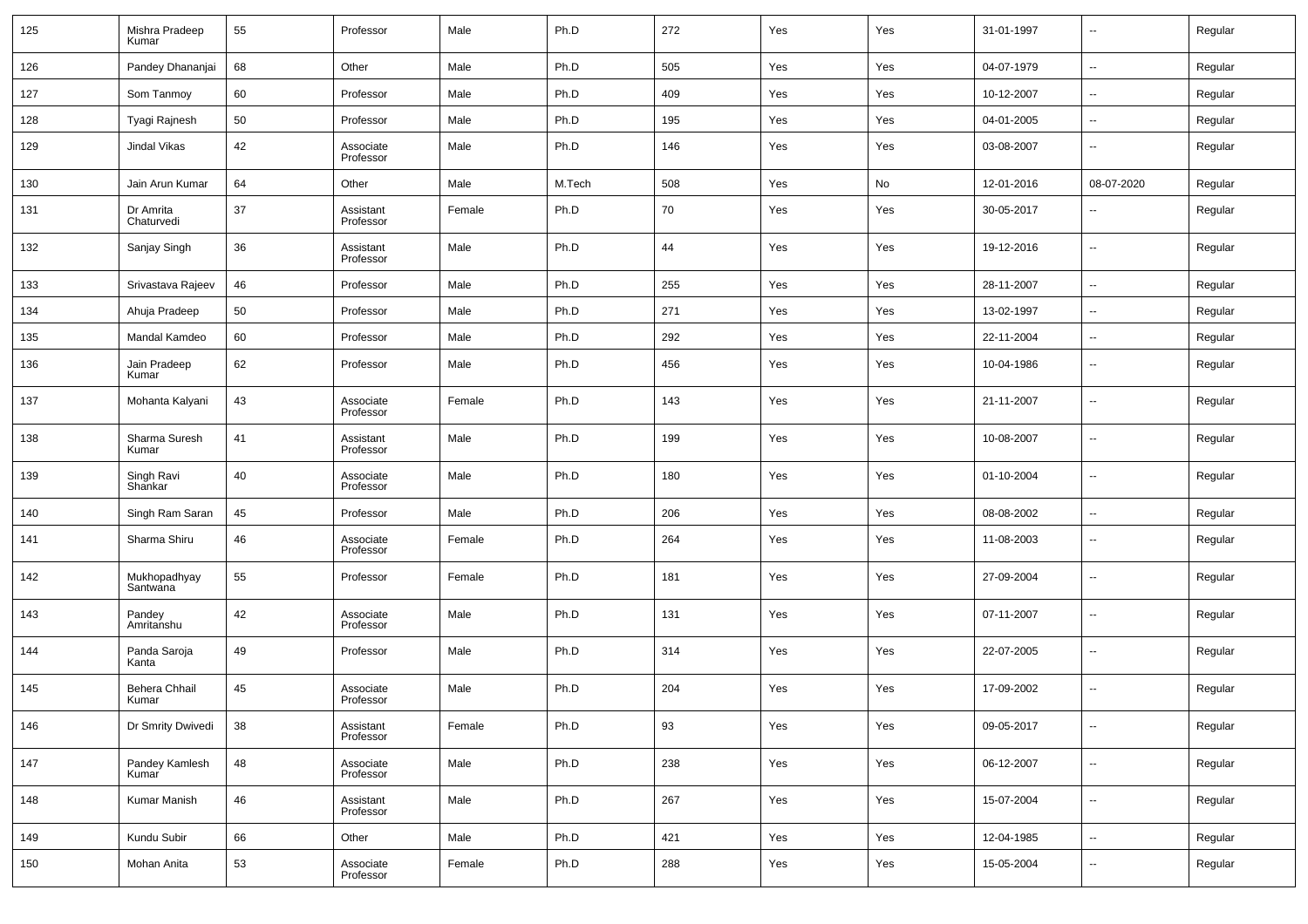| 151 | Srivastava Vijay<br>Kumar            | 64 | Professor              | Male   | Ph.D   | 462 | Yes | Yes | 06-02-1984 | $\sim$                   | Regular                |
|-----|--------------------------------------|----|------------------------|--------|--------|-----|-----|-----|------------|--------------------------|------------------------|
| 152 | Mishra<br>Brahmeshwar                | 58 | Professor              | Male   | Ph.D   | 421 | Yes | Yes | 18-09-1984 | $\sim$                   | Regular                |
| 153 | Singh Preetam                        | 37 | Assistant<br>Professor | Male   | Ph.D   | 104 | Yes | Yes | 31-12-2015 | $\sim$                   | Regular                |
| 154 | Shri Ram Singh                       | 69 | Other                  | Male   | Ph.D   | 354 | Yes | No  | 15-12-2016 | 08-07-2020               | Regular                |
| 155 | Saket Ram<br>Khelawan                | 48 | Professor              | Male   | Ph.D   | 279 | Yes | Yes | 21-11-2005 | --                       | Regular                |
| 156 | Mohan Devendra                       | 53 | Professor              | Male   | Ph.D   | 360 | Yes | Yes | 04-10-1990 | $\overline{\phantom{a}}$ | Regular                |
| 157 | Chawla Ruchi                         | 39 | Associate<br>Professor | Female | Ph.D   | 138 | Yes | Yes | 30-04-2008 | $\overline{\phantom{a}}$ | Regular                |
| 158 | Srivastava<br>Abhishek Kumar         | 40 | Associate<br>Professor | Male   | Ph.D   | 48  | Yes | Yes | 01-01-2014 | $\overline{\phantom{a}}$ | Regular                |
| 159 | Kumar Anil                           | 62 | Associate<br>Professor | Male   | Ph.D   | 329 | Yes | Yes | 28-08-2002 | $\overline{\phantom{a}}$ | Regular                |
| 160 | Mani Prakash<br>Chandra              | 43 | Assistant<br>Professor | Male   | M.Tech | 240 | Yes | Yes | 12-07-2007 | $\overline{\phantom{a}}$ | Regular                |
| 161 | Palei Sanjay<br>Kumar                | 42 | Associate<br>Professor | Male   | Ph.D   | 156 | Yes | Yes | 30-07-2007 | $\overline{\phantom{a}}$ | Regular                |
| 162 | Shrawan Kumar<br>Mishra              | 41 | Assistant<br>Professor | Male   | Ph.D   | 45  | Yes | Yes | 16-11-2016 | $\overline{\phantom{a}}$ | Regular                |
| 163 | Murali Krishna<br>Vemuri             | 49 | Professor              | Male   | Ph.D   | 272 | Yes | Yes | 04-10-2017 | $\overline{\phantom{a}}$ | Regular                |
| 164 | Nirmalya Guha                        | 43 | Associate<br>Professor | Male   | Ph.D   | 130 | Yes | Yes | 28-05-2018 | $\overline{\phantom{a}}$ | Regular                |
| 165 | Shail Shankar                        | 41 | Assistant<br>Professor | Male   | Ph.D   | 49  | Yes | Yes | 18-06-2018 | $\sim$                   | Regular                |
| 166 | Vishwanath Dhital                    | 40 | Assistant<br>Professor | Male   | Ph.D   | 77  | Yes | Yes | 26-03-2018 | $\overline{\phantom{a}}$ | Regular                |
| 167 | Vinita Chandra                       | 42 | Associate<br>Professor | Female | Ph.D   | 206 | Yes | Yes | 16-07-2018 | $\overline{\phantom{a}}$ | Regular                |
| 168 | Somnath Nag                          | 34 | Assistant<br>Professor | Male   | Ph.D   | 62  | Yes | Yes | 27-01-2018 | $\overline{\phantom{a}}$ | Regular                |
| 169 | Sunil Kumar Singh                    | 37 | Assistant<br>Professor | Male   | Ph.D   | 90  | Yes | Yes | 19-02-2018 | $\overline{\phantom{a}}$ | Regular                |
| 170 | Randhir Singh                        | 41 | Assistant<br>Professor | Male   | Ph.D   | 109 | Yes | Yes | 17-05-2018 | $\overline{\phantom{a}}$ | Regular                |
| 171 | Shreyansh Kumar<br>Jain <sup>'</sup> | 39 | Assistant<br>Professor | Male   | Ph.D   | 31  | Yes | Yes | 15-03-2018 | $\sim$                   | Regular                |
| 172 | Pradip Paik                          | 43 | Associate<br>Professor | Male   | Ph.D   | 115 | Yes | Yes | 15-11-2017 | $\overline{\phantom{a}}$ | Regular                |
| 173 | Kamal Sheel                          | 70 | Other                  | Male   | Ph.D   | 334 | Yes | No  | 01-12-2017 | 31-12-2019               | Adhoc /<br>Contractual |
| 174 | Pandey Rajendra<br>Kumar             | 59 | Professor              | Male   | Ph.D   | 268 | Yes | Yes | 26-03-1997 | $\sim$                   | Regular                |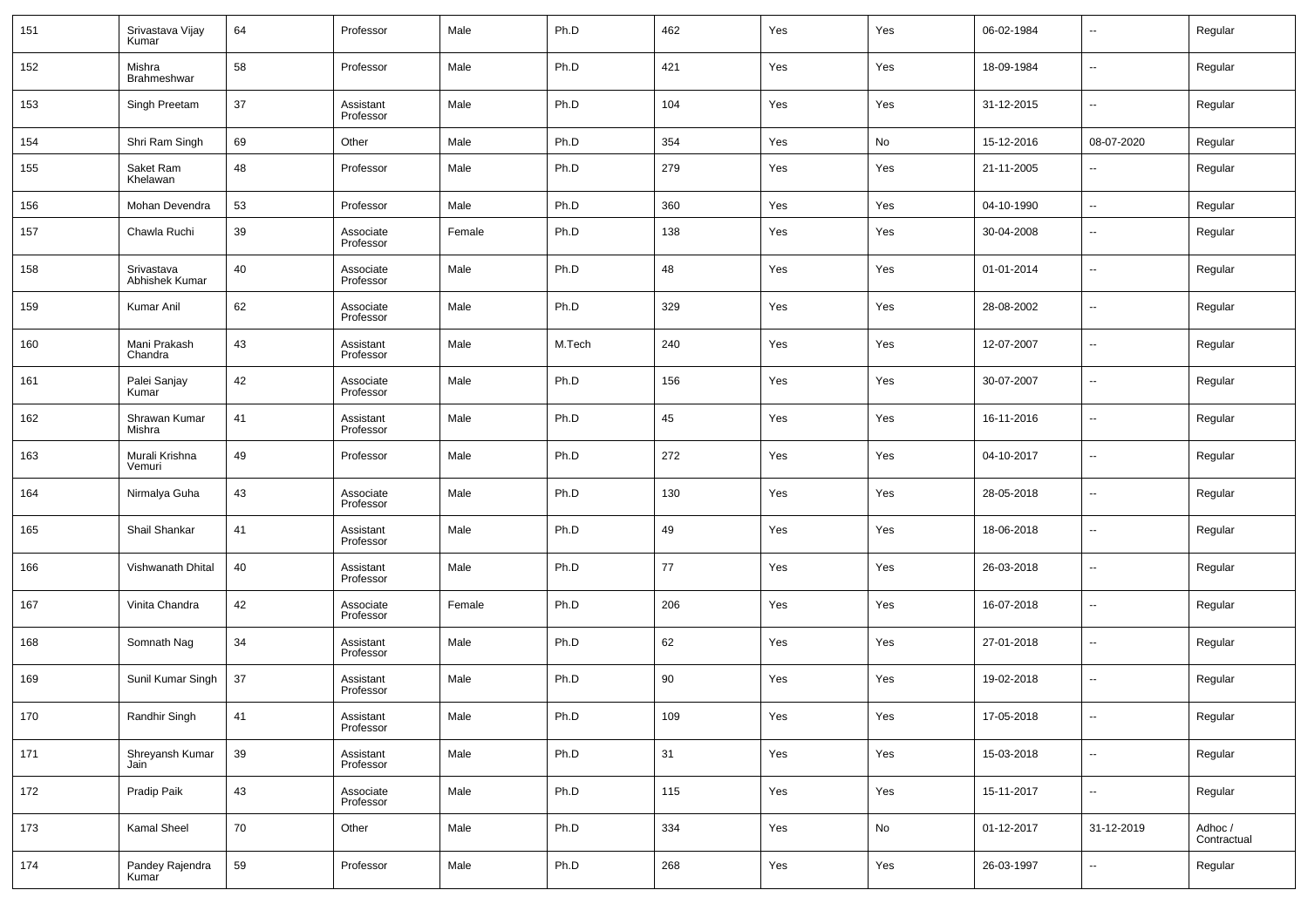| 175 | A Durga Prasad              | 44 | Assistant<br>Professor | Male   | M.Tech | 195 | Yes | Yes | 24-05-2007 | ш,                       | Regular |
|-----|-----------------------------|----|------------------------|--------|--------|-----|-----|-----|------------|--------------------------|---------|
| 176 | Prakash Rajiv               | 49 | Professor              | Male   | Ph.D   | 271 | Yes | Yes | 31-07-2004 | ш,                       | Regular |
| 177 | Srivastava Rekha            | 64 | Professor              | Female | Ph.D   | 423 | Yes | Yes | 07-07-1984 | $\sim$                   | Regular |
| 178 | Rajput Naveen<br>Singh      | 47 | Associate<br>Professor | Male   | Ph.D   | 241 | Yes | Yes | 20-12-2002 | --                       | Regular |
| 179 | Sinha Kumar<br>Sanjay       | 59 | Professor              | Male   | Ph.D   | 363 | Yes | Yes | 31-03-2005 | н.                       | Regular |
| 180 | Singh Kamalesh<br>Kumar     | 47 | Professor              | Male   | Ph.D   | 271 | Yes | Yes | 01-06-2007 | н.                       | Regular |
| 181 | Lenka Sanjaya<br>Kumar      | 44 | Other                  | Male   | Ph.D   | 92  | Yes | Yes | 07-02-2015 | $\sim$                   | Regular |
| 182 | Dr Rosalin Sahoo            | 36 | Assistant<br>Professor | Female | Ph.D   | 48  | Yes | Yes | 27-06-2017 | $\sim$                   | Regular |
| 183 | Mahanty Ranjit              | 55 | Professor              | Male   | Ph.D   | 307 | Yes | Yes | 01-07-1998 | $\overline{\phantom{a}}$ | Regular |
| 184 | Chakroborty Jyoti<br>Prasad | 43 | Assistant<br>Professor | Male   | Ph.D   | 76  | Yes | Yes | 16-05-2014 | --                       | Regular |
| 185 | Singh Akhilesh<br>Kumar     | 45 | Associate<br>Professor | Male   | Ph.D   | 173 | Yes | Yes | 17-05-2005 | --                       | Regular |
| 186 | Panda Prasanta<br>Kumar     | 57 | Professor              | Male   | Ph.D   | 379 | Yes | Yes | 14-08-2002 | ш,                       | Regular |
| 187 | Mishra Shradha              | 39 | Assistant<br>Professor | Female | Ph.D   | 57  | Yes | Yes | 27-11-2015 | --                       | Regular |
| 188 | Tirkey Jeevan<br>Vachan     | 43 | Associate<br>Professor | Male   | Ph.D   | 254 | Yes | Yes | 17-08-2002 | ш,                       | Regular |
| 189 | Karmakar Netai<br>Chandra   | 61 | Professor              | Male   | Ph.D   | 433 | Yes | Yes | 28-10-2004 | --                       | Regular |
| 190 | Das Santanu                 | 40 | Assistant<br>Professor | Male   | Ph.D   | 175 | Yes | Yes | 02-03-2016 | --                       | Regular |
| 191 | Prasun Kumar<br>Roy         | 63 | Professor              | Male   | Ph.D   | 202 | Yes | Yes | 04-07-2017 | --                       | Regular |
| 192 | Ohri Anurag                 | 42 | Associate<br>Professor | Male   | Ph.D   | 213 | Yes | Yes | 10-06-2004 | --                       | Regular |
| 193 | Yadav Vijay Laxmi           | 53 | Professor              | Female | Ph.D   | 306 | Yes | Yes | 06-04-1994 | ш,                       | Regular |
| 194 | Singh Sundaram              | 51 | Associate<br>Professor | Female | Ph.D   | 243 | Yes | Yes | 27-11-2007 | $\overline{a}$           | Regular |
| 195 | Singh Surya Pal             | 69 | Other                  | Male   | Ph.D   | 455 | Yes | No  | 15-10-1981 | 08-07-2020               | Regular |
| 196 | Kumar Sandeep               | 55 | Professor              | Male   | Ph.D   | 303 | Yes | Yes | 27-12-2004 | $\overline{\phantom{a}}$ | Regular |
| 197 | Sinha Om Prakash            | 64 | Professor              | Male   | Ph.D   | 351 | Yes | Yes | 04-07-2007 | ۰.                       | Regular |
| 198 | Muthu M S                   | 39 | Associate<br>Professor | Male   | Ph.D   | 159 | Yes | Yes | 01-12-2015 | $\sim$                   | Regular |
| 199 | Dr Supriya<br>Mohanty       | 32 | Assistant<br>Professor | Female | Ph.D   | 68  | Yes | Yes | 14-07-2017 | $\overline{\phantom{a}}$ | Regular |
| 200 | Jha Medha                   | 45 | Associate<br>Professor | Female | Ph.D   | 180 | Yes | Yes | 05-10-2004 | $\sim$                   | Regular |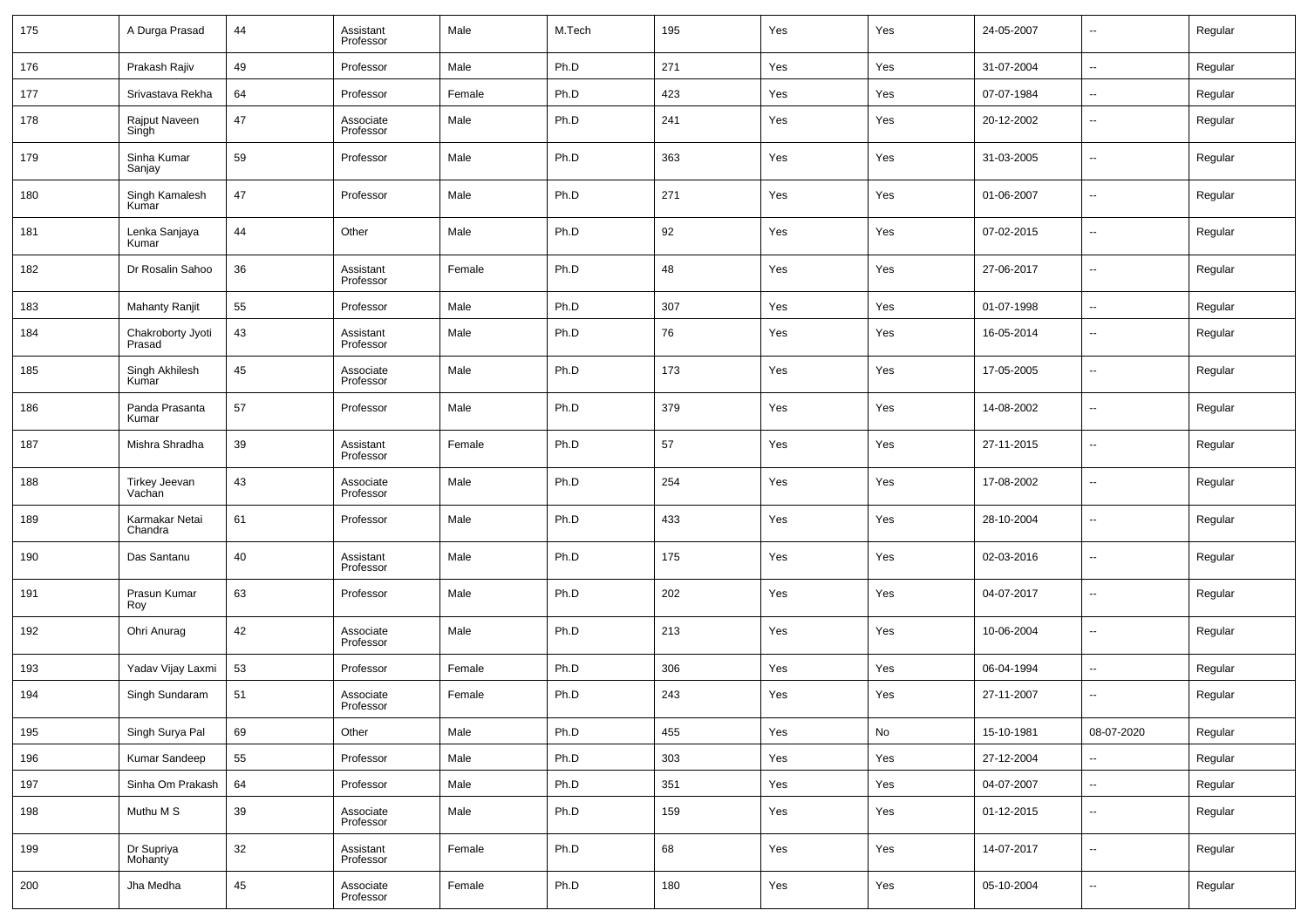| 201 | Meher Sobhita                              | 44 | Assistant<br>Professor | Female | M.Tech | 166    | Yes | Yes | 05-12-2005 | ⊶.                       | Regular |
|-----|--------------------------------------------|----|------------------------|--------|--------|--------|-----|-----|------------|--------------------------|---------|
| 202 | Rahamat Ullah<br>Khan                      | 71 | Other                  | Male   | Ph.D   | 479    | Yes | No  | 01-01-2015 | 08-07-2020               | Regular |
| 203 | Sharma Yogesh<br>Chandra                   | 57 | Professor              | Male   | Ph.D   | 317    | Yes | Yes | 01-12-2004 | ⊶.                       | Regular |
| 204 | Meshram Manoj<br>Kumar                     | 49 | Professor              | Male   | Ph.D   | 219    | Yes | Yes | 29-07-2002 | $\overline{\phantom{a}}$ | Regular |
| 205 | Tripathi Kripa<br>Shankar                  | 61 | Professor              | Male   | Ph.D   | 459    | Yes | Yes | 06-02-1984 | $\sim$                   | Regular |
| 206 | Srinivas Nallan<br>Chakravartula<br>Santhi | 54 | Professor              | Female | Ph.D   | 332    | Yes | Yes | 27-05-1998 | н.                       | Regular |
| 207 | Kishore Nawal                              | 50 | Assistant<br>Professor | Male   | Ph.D   | 290    | Yes | Yes | 21-12-2015 | -−                       | Regular |
| 208 | Jaiswal Ravi P                             | 38 | Assistant<br>Professor | Male   | Ph.D   | 58     | Yes | Yes | 01-10-2015 | $\sim$                   | Regular |
| 209 | Asha Gupta                                 | 37 | Assistant<br>Professor | Female | Ph.D   | 33     | Yes | Yes | 07-12-2017 | --                       | Regular |
| 210 | Manhar Charan                              | 34 | Assistant<br>Professor | Male   | Ph.D   | 96     | Yes | Yes | 22-02-2018 | $\sim$                   | Regular |
| 211 | <b>Puneet Kumar</b><br><b>Bindlish</b>     | 40 | Assistant<br>Professor | Male   | Ph.D   | 32     | Yes | Yes | 24-02-2018 | $\overline{\phantom{a}}$ | Regular |
| 212 | Ajit Kumar Mishra                          | 48 | Associate<br>Professor | Male   | Ph.D   | 199    | Yes | Yes | 14-03-2018 | $\sim$                   | Regular |
| 213 | Soumya Ranjan<br>Mohanty                   | 48 | Associate<br>Professor | Male   | Ph.D   | 204    | Yes | Yes | 27-06-2018 | ⊶.                       | Regular |
| 214 | Rajeev Singh                               | 35 | Assistant<br>Professor | Male   | Ph.D   | 31     | Yes | Yes | 20-12-2017 | ⊶.                       | Regular |
| 215 | Pavan Kumar Aluri                          | 37 | Assistant<br>Professor | Male   | Ph.D   | 25     | Yes | Yes | 21-06-2018 | ⊶.                       | Regular |
| 216 | Bratindranath<br>Mukherjee                 | 39 | Assistant<br>Professor | Male   | Ph.D   | 70     | Yes | Yes | 09-02-2018 | ⊶.                       | Regular |
| 217 | Vinod Tiwari                               | 37 | Assistant<br>Professor | Male   | Ph.D   | 48     | Yes | Yes | 02-04-2018 | ⊶.                       | Regular |
| 218 | A N Tanksale                               | 32 | Assistant<br>Professor | Male   | Ph.D   | 52     | Yes | Yes | 23-07-2018 | $\sim$                   | Regular |
| 219 | <b>Arvind Kumar</b><br>Tripathi            | 51 | Other                  | Male   | Ph.D   | 222    | Yes | Yes | 27-01-2018 |                          | Regular |
| 220 | Ashish Kumar<br>Singh                      | 35 | Other                  | Male   | Ph.D   | $47\,$ | Yes | Yes | 11-08-2016 | $\overline{\phantom{a}}$ | Regular |
| 221 | Gupta Sanjay<br>Kumar                      | 50 | Associate<br>Professor | Male   | Ph.D   | 262    | Yes | Yes | 05-11-2007 | $\overline{\phantom{a}}$ | Regular |
| 222 | Chakrabarti<br>Parthasarthi                | 62 | Professor              | Male   | Ph.D   | 429    | Yes | Yes | 01-11-1993 | н.                       | Regular |
| 223 | kabindra Nath Rai                          | 71 | Other                  | Male   | Ph.D   | 533    | Yes | No  | 02-01-2015 | 31-12-2019               | Regular |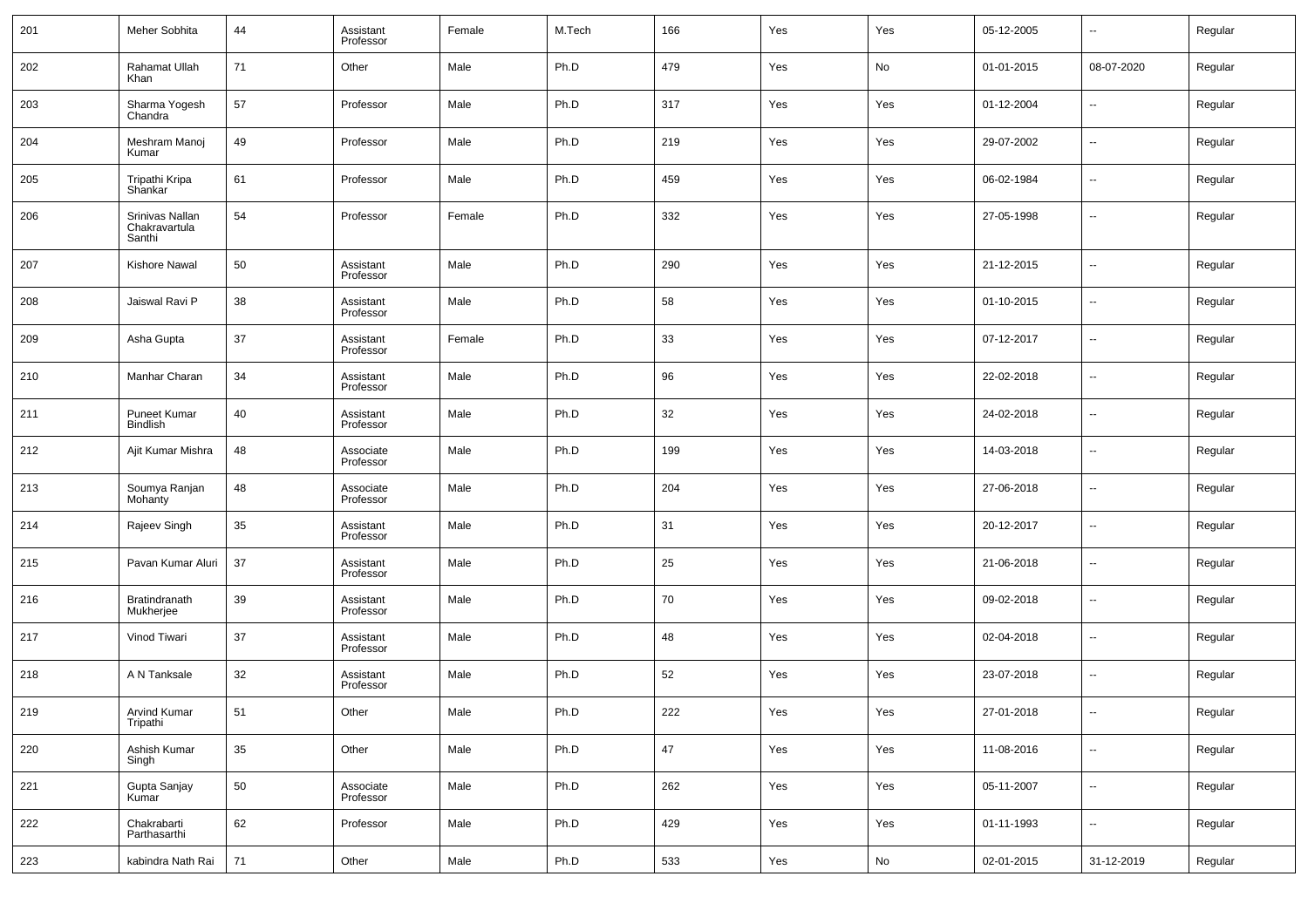| 224 | Pandey Prem<br>Chandra        | 61 | Professor              | Male   | Ph.D | 390 | Yes | Yes | 25-04-1988 | --                       | Regular |
|-----|-------------------------------|----|------------------------|--------|------|-----|-----|-----|------------|--------------------------|---------|
| 225 | Prasad Rajendra               | 51 | Professor              | Male   | Ph.D | 244 | Yes | Yes | 15-10-2004 | $\overline{\phantom{a}}$ | Regular |
| 226 | Sarkar Arnab                  | 41 | Associate<br>Professor | Male   | Ph.D | 180 | Yes | Yes | 18-10-2004 | $\overline{\phantom{a}}$ | Regular |
| 227 | Gupta Suprakash               | 51 | Professor              | Male   | Ph.D | 255 | Yes | Yes | 27-07-1998 | $\overline{\phantom{a}}$ | Regular |
| 228 | Dwivedi Akansha               | 42 | Assistant<br>Professor | Female | Ph.D | 176 | Yes | Yes | 14-12-2015 | $\sim$                   | Regular |
| 229 | Vishal Mishra                 | 36 | Assistant<br>Professor | Male   | Ph.D | 74  | Yes | Yes | 15-09-2016 | $\overline{\phantom{a}}$ | Regular |
| 230 | Paramkusam Bala<br>Ramudu     | 45 | Associate<br>Professor | Male   | Ph.D | 207 | Yes | Yes | 18-06-2008 | --                       | Regular |
| 231 | Verma Ashok<br>Kumar          | 66 | Professor              | Male   | Ph.D | 419 | Yes | No  | 14-04-1984 | 31-12-2019               | Regular |
| 232 | Das Mira Debnath              | 65 | Professor              | Female | Ph.D | 408 | Yes | No  | 14-03-1985 | 31-12-2019               | Regular |
| 233 | Malviya Manisha               | 40 | Assistant<br>Professor | Female | Ph.D | 143 | Yes | Yes | 29-11-2007 | --                       | Regular |
| 234 | Mishra V N                    | 54 | Professor              | Male   | Ph.D | 317 | Yes | Yes | 09-07-1993 | --                       | Regular |
| 235 | Roy Pradip Kumar              | 40 | Assistant<br>Professor | Male   | Ph.D | 56  | Yes | Yes | 03-02-2014 | --                       | Regular |
| 236 | Mukhopadhyay<br>Nirod Krishna | 57 | Professor              | Male   | Ph.D | 345 | Yes | Yes | 29-07-1998 | $\sim$                   | Regular |
| 237 | Ahmad Imteyaz<br>Mohammad     | 42 | Assistant<br>Professor | Male   | Ph.D | 54  | Yes | Yes | 01-02-2016 | $\overline{\phantom{a}}$ | Regular |
| 238 | Dr Manash<br>Chakraborty      | 34 | Assistant<br>Professor | Male   | Ph.D | 54  | Yes | Yes | 14-07-2017 | --                       | Regular |
| 239 | Srivastava Rakesh<br>Kumar    | 59 | Professor              | Male   | Ph.D | 399 | Yes | Yes | 09-07-1993 | $\overline{\phantom{a}}$ | Regular |
| 240 | Mandal<br>Sasankasekhar       | 50 | Professor              | Male   | Ph.D | 241 | Yes | Yes | 26-12-2002 | $\overline{\phantom{a}}$ | Regular |
| 241 | Krishnamurthy<br>Sairam       | 53 | Professor              | Male   | Ph.D | 280 | Yes | Yes | 04-02-2006 | $\sim$                   | Regular |
| 242 | Singh Vineet<br>Kumar         | 39 | Associate<br>Professor | Male   | Ph.D | 99  | Yes | Yes | 24-12-2013 | $\overline{\phantom{a}}$ | Regular |
| 243 | Gupta Hari<br>Prabhat         | 37 | Assistant<br>Professor | Male   | Ph.D | 193 | Yes | Yes | 02-11-2015 | $\overline{\phantom{a}}$ | Regular |
| 244 | Rao Uppu Srinivas             | 47 | Associate<br>Professor | Male   | Ph.D | 196 | Yes | Yes | 20-10-2004 | $\overline{\phantom{a}}$ | Regular |
| 245 | Jaiswal Ashok                 | 42 | Associate<br>Professor | Male   | Ph.D | 149 | Yes | Yes | 14-05-2007 | ۰.                       | Regular |
| 246 | Gaur Shishir                  | 41 | Assistant<br>Professor | Male   | Ph.D | 36  | Yes | Yes | 19-05-2017 | $\overline{\phantom{a}}$ | Regular |
| 247 | Ashish Kumar<br>Singh         | 42 | Assistant<br>Professor | Male   | Ph.D | 86  | Yes | Yes | 04-10-2016 | $\overline{\phantom{a}}$ | Regular |
| 248 | Pramanik Hiralal              | 42 | Professor              | Male   | Ph.D | 167 | Yes | Yes | 09-11-2005 | ۰.                       | Regular |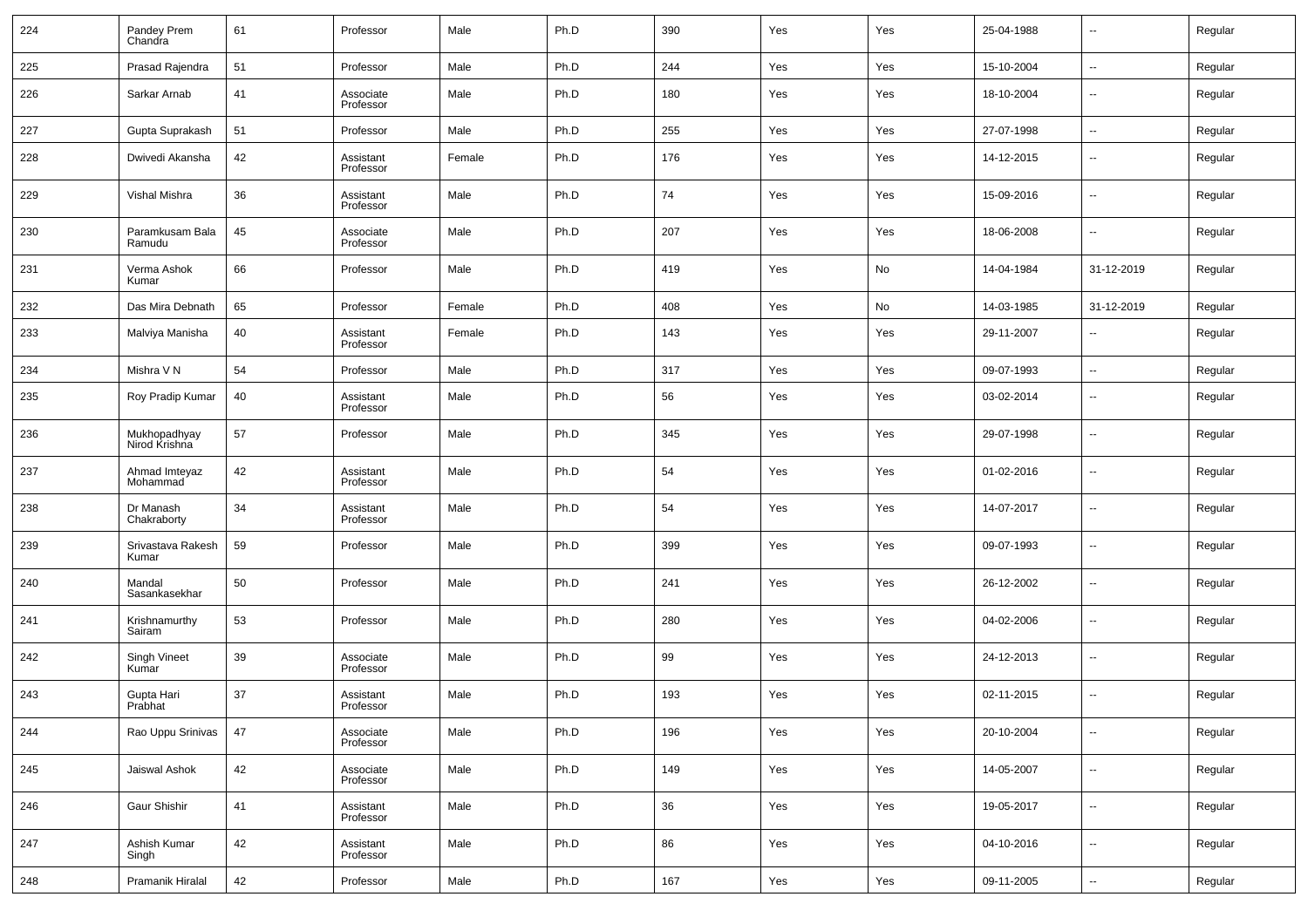| 249 | Srivastava<br>Sushant Kumar    | 50 | Professor              | Male   | Ph.D | 310 | Yes | Yes | 14-08-2003 | $\overline{\phantom{a}}$ | Regular                |
|-----|--------------------------------|----|------------------------|--------|------|-----|-----|-----|------------|--------------------------|------------------------|
| 250 | Singh Prabhakar                | 44 | Professor              | Male   | Ph.D | 240 | Yes | Yes | 27-11-2007 | $\overline{\phantom{a}}$ | Regular                |
| 251 | Singh Virendra<br>Pratap       | 64 | Professor              | Male   | Ph.D | 415 | Yes | Yes | 21-04-1982 | $\overline{\phantom{a}}$ | Regular                |
| 252 | Mallik Nilanjan                | 45 | Associate<br>Professor | Male   | Ph.D | 192 | Yes | Yes | 11-10-2004 | $\overline{\phantom{a}}$ | Regular                |
| 253 | Sharma Sanjay<br>Kumar         | 54 | Professor              | Male   | Ph.D | 307 | Yes | Yes | 19-03-1993 | $\overline{\phantom{a}}$ | Regular                |
| 254 | Sunil Kumar                    | 38 | Assistant<br>Professor | Male   | Ph.D | 65  | Yes | Yes | 17-10-2016 | $\overline{\phantom{a}}$ | Regular                |
| 255 | Abhishek Mudgal                | 37 | Assistant<br>Professor | Male   | Ph.D | 36  | Yes | Yes | 14-02-2018 | $\overline{\phantom{a}}$ | Regular                |
| 256 | Arindam Indra                  | 36 | Assistant<br>Professor | Male   | Ph.D | 30  | Yes | Yes | 01-02-2018 | $\overline{\phantom{a}}$ | Regular                |
| 257 | Amrita Dwivedi                 | 39 | Assistant<br>Professor | Female | Ph.D | 29  | Yes | Yes | 08-02-2018 | $\overline{\phantom{a}}$ | Regular                |
| 258 | Swasti Mishra                  | 41 | Assistant<br>Professor | Female | Ph.D | 29  | Yes | Yes | 08-02-2018 | $\overline{\phantom{a}}$ | Regular                |
| 259 | Sanjukta Ghosh                 | 46 | Associate<br>Professor | Female | Ph.D | 186 | Yes | Yes | 15-02-2018 | $\overline{\phantom{a}}$ | Regular                |
| 260 | Laltu Chandra                  | 45 | Associate<br>Professor | Male   | Ph.D | 147 | Yes | Yes | 18-06-2018 | $\overline{\phantom{a}}$ | Regular                |
| 261 | Bidya Binay Karak              | 35 | Assistant<br>Professor | Male   | Ph.D | 33  | Yes | Yes | 16-05-2018 | $\overline{\phantom{a}}$ | Regular                |
| 262 | Rakesh Kumar<br>Singh          | 41 | Associate<br>Professor | Male   | Ph.D | 92  | Yes | Yes | 28-06-2018 | $\overline{\phantom{a}}$ | Regular                |
| 263 | Amit Kumar<br>Verma            | 38 | Associate<br>Professor | Male   | Ph.D | 58  | Yes | Yes | 01-05-2018 | $\overline{\phantom{a}}$ | Regular                |
| 264 | Vikash Kumar<br>Dubey          | 45 | Professor              | Male   | Ph.D | 155 | Yes | Yes | 17-05-2018 | $\overline{\phantom{a}}$ | Regular                |
| 265 | Rajendra Prasad<br>Singhal     | 76 | Other                  | Male   | Ph.D | 583 | Yes | No  | 24-02-2015 | 23-02-2020               | Regular                |
| 266 | Arvind Kumar Rai               | 76 | Other                  | Male   | Ph.D | 24  | Yes | No  | 01-02-2018 | 31-01-2020               | Adhoc /<br>Contractual |
| 267 | Raja Ram Shukla                | 54 | Other                  | Male   | Ph.D | 25  | Yes | No  | 16-11-2017 | 31-12-2019               | Adhoc /<br>Contractual |
| 268 | Kumar Rajesh                   | 56 | Professor              | Male   | Ph.D | 272 | Yes | Yes | 24-11-2004 | $\overline{\phantom{a}}$ | Regular                |
| 269 | Chaudhary<br>Kalpana           | 44 | Associate<br>Professor | Female | Ph.D | 207 | Yes | Yes | 29-07-2002 | $\overline{\phantom{a}}$ | Regular                |
| 270 | Dikshit Prabhat<br>Kumar Singh | 48 | Professor              | Male   | Ph.D | 277 | Yes | Yes | 02-01-2008 | $\overline{\phantom{a}}$ | Regular                |
| 271 | Hemlatha S                     | 51 | Professor              | Female | Ph.D | 302 | Yes | Yes | 07-08-2003 | $\overline{\phantom{a}}$ | Regular                |
| 272 | Banerjee<br>Anuradha           | 39 | Assistant<br>Professor | Female | Ph.D | 98  | Yes | Yes | 30-12-2013 | $\overline{\phantom{a}}$ | Regular                |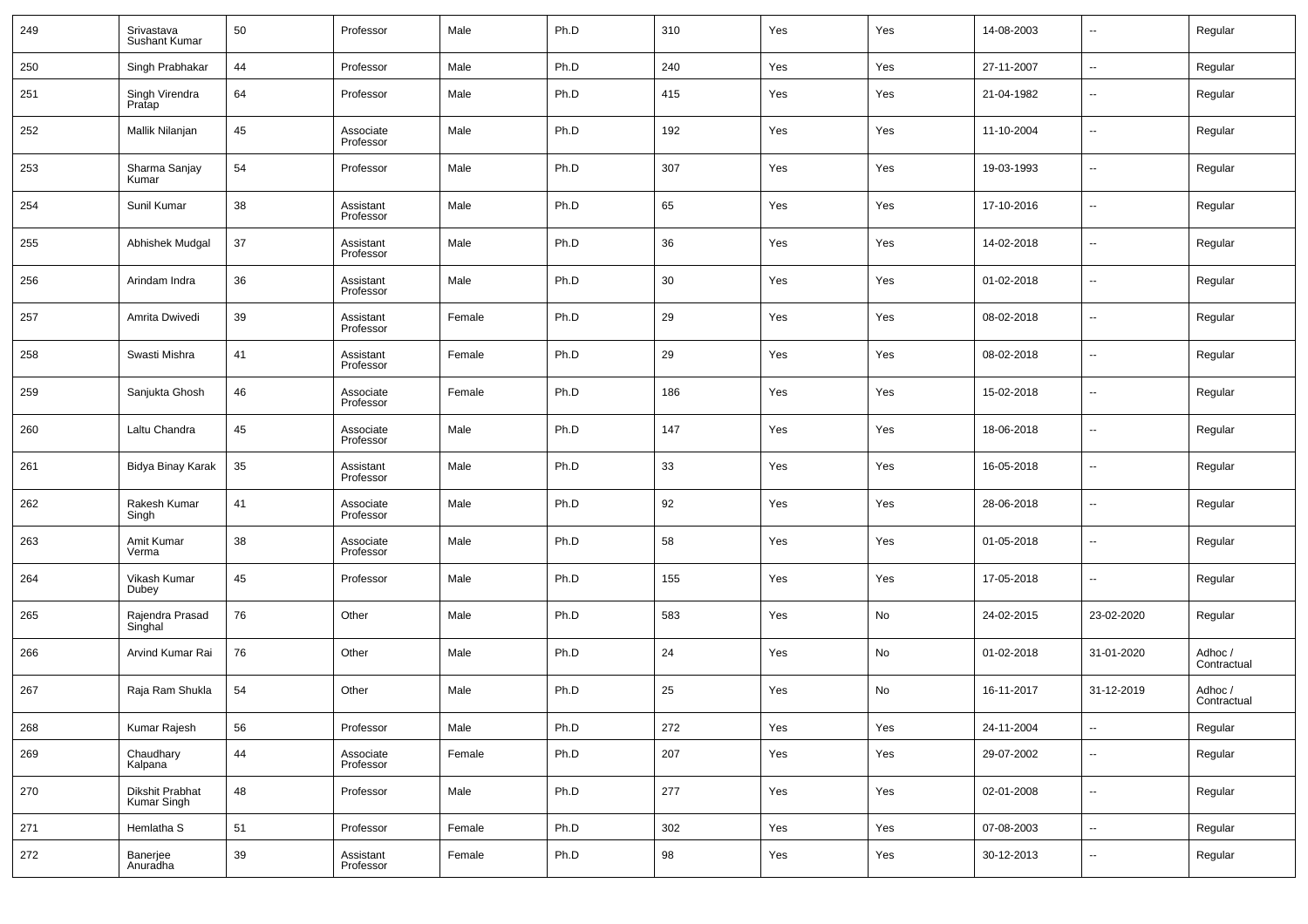| 273 | Gupta Ankit                    | 38 | Assistant<br>Professor | Male   | Ph.D   | 104 | Yes | Yes | 26-07-2014 | --                       | Regular |
|-----|--------------------------------|----|------------------------|--------|--------|-----|-----|-----|------------|--------------------------|---------|
| 274 | Bhardwaj<br>Prabhash           | 44 | Professor              | Male   | Ph.D   | 267 | Yes | Yes | 21-08-2002 | $\overline{\phantom{a}}$ | Regular |
| 275 | Chattopadhyay<br>Kausik        | 42 | Associate<br>Professor | Male   | Ph.D   | 145 | Yes | Yes | 13-09-2007 | $\overline{\phantom{a}}$ | Regular |
| 276 | Dr Shyam Kamal                 | 35 | Assistant<br>Professor | Male   | Ph.D   | 46  | Yes | Yes | 01-08-2016 | --                       | Regular |
| 277 | Prasad Arun                    | 55 | Professor              | Male   | Ph.D   | 196 | Yes | Yes | 05-06-2004 | $\overline{\phantom{a}}$ | Regular |
| 278 | Lal Vivek Nandan               | 45 | Associate<br>Professor | Male   | Ph.D   | 167 | Yes | Yes | 07-11-2005 | $\overline{\phantom{a}}$ | Regular |
| 279 | Kanaujia Satish                | 52 | Assistant<br>Professor | Male   | Ph.D   | 200 | Yes | Yes | 07-02-1997 | $\overline{\phantom{a}}$ | Regular |
| 280 | Raja Senthil A                 | 43 | Associate<br>Professor | Male   | Ph.D   | 210 | Yes | Yes | 14-08-2003 | --                       | Regular |
| 281 | Upadhyay Shail                 | 50 | Associate<br>Professor | Female | Ph.D   | 173 | Yes | Yes | 14-03-2008 | $\overline{\phantom{a}}$ | Regular |
| 282 | Parkash Om                     | 69 | Other                  | Male   | Ph.D   | 515 | Yes | No  | 30-09-1980 | 08-07-2020               | Regular |
| 283 | <b>Mondal Swasti</b><br>Sundar | 44 | Associate<br>Professor | Male   | Ph.D   | 183 | Yes | Yes | 20-12-2004 | $\overline{\phantom{a}}$ | Regular |
| 284 | Kumar Amrendra                 | 44 | Associate<br>Professor | Male   | Ph.D   | 149 | Yes | Yes | 23-05-2007 | --                       | Regular |
| 285 | Parmar Avanish<br>Singh        | 41 | Assistant<br>Professor | Male   | Ph.D   | 56  | Yes | Yes | 23-09-2015 | $\sim$                   | Regular |
| 286 | Srivastava<br>Vinayak          | 54 | Assistant<br>Professor | Male   | Ph.D   | 257 | Yes | Yes | 27-05-1998 | $\overline{\phantom{a}}$ | Regular |
| 287 | Kumar Pradeep                  | 51 | Associate<br>Professor | Male   | Ph.D   | 201 | Yes | Yes | 16-02-2008 | $\overline{\phantom{a}}$ | Regular |
| 288 | Maiti Pralay                   | 52 | Professor              | Male   | Ph.D   | 255 | Yes | Yes | 13-12-2004 | $\overline{\phantom{a}}$ | Regular |
| 289 | Singh Lal Pratap               | 59 | Professor              | Male   | Ph.D   | 339 | Yes | Yes | 07-10-2004 | --                       | Regular |
| 290 | Singh Manoj<br>Kumar           | 57 | Assistant<br>Professor | Male   | M.Tech | 262 | Yes | Yes | 11-07-1998 | $\overline{\phantom{a}}$ | Regular |
| 291 | Shah Sharadendu<br>Kumar       | 65 | Associate<br>Professor | Male   | M.Tech | 303 | Yes | No  | 06-02-1984 | 29-02-2020               | Regular |
| 292 | Mahobia Girija<br>Shankar      | 41 | Associate<br>Professor | Male   | Ph.D   | 197 | Yes | Yes | 17-09-2007 | $\overline{\phantom{a}}$ | Regular |
| 293 | Dr Somak<br>Bhattacharyya      | 38 | Assistant<br>Professor | Male   | Ph.D   | 53  | Yes | Yes | 27-12-2016 | $\overline{\phantom{a}}$ | Regular |
| 294 | Rai Birendra Nath              | 64 | Professor              | Male   | Ph.D   | 272 | Yes | Yes | 31-01-1997 | $\overline{\phantom{a}}$ | Regular |
| 295 | Mishra Abha                    | 48 | Associate<br>Professor | Female | Ph.D   | 196 | Yes | Yes | 08-08-2003 | ۰.                       | Regular |
| 296 | Gupta Ashok Ji                 | 48 | Associate<br>Professor | Male   | Ph.D   | 181 | Yes | Yes | 29-09-2004 | $\overline{\phantom{a}}$ | Regular |
| 297 | Shukla Shailendra<br>Kumar     | 51 | Professor              | Male   | Ph.D   | 328 | Yes | Yes | 21-05-2007 | $\overline{\phantom{a}}$ | Regular |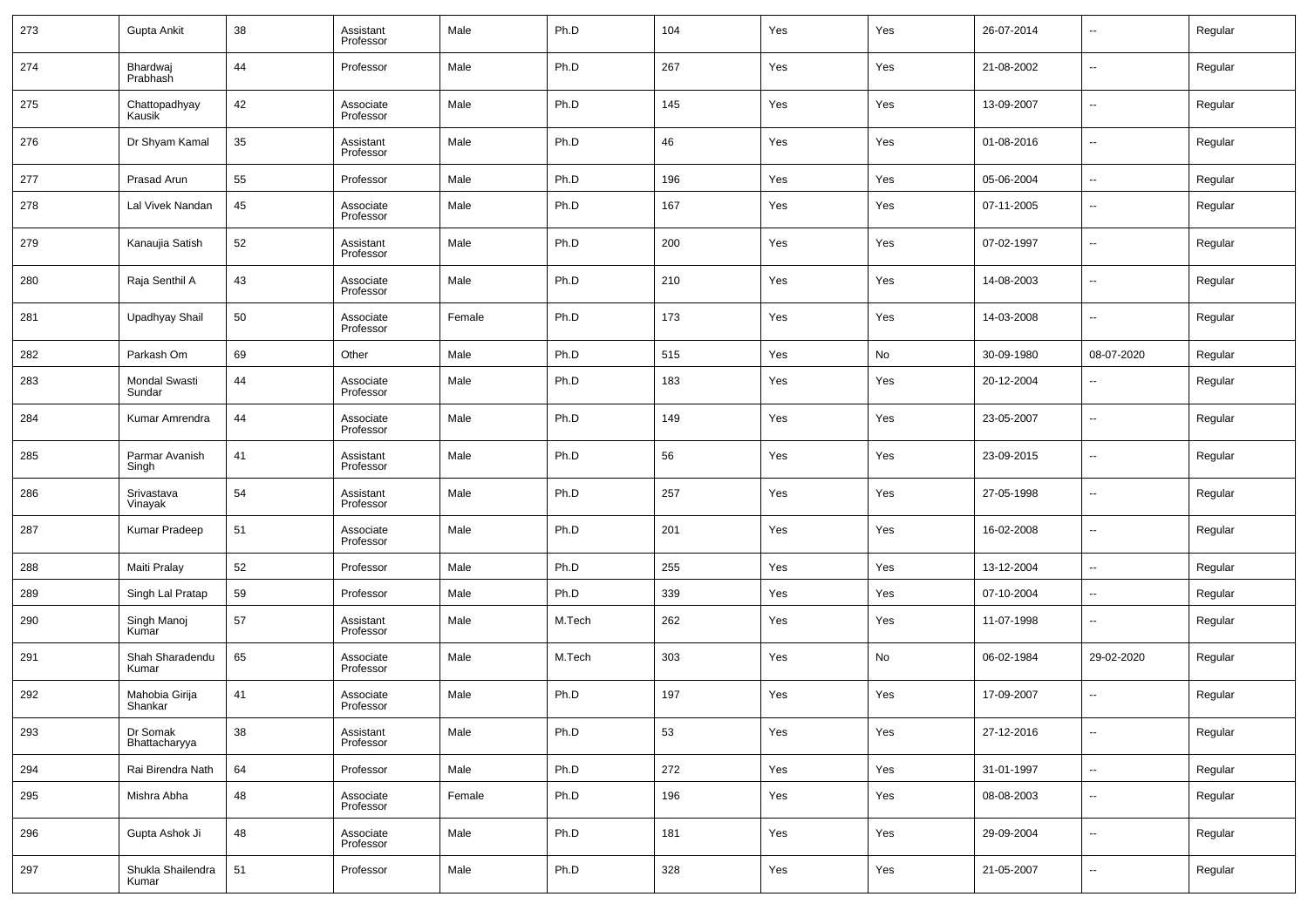| 298 | Prasad Nand<br>Kishore      | 48 | Associate<br>Professor | Male   | Ph.D   | 162 | Yes | Yes | 11-07-2007 | $\overline{\phantom{a}}$     | Regular                |
|-----|-----------------------------|----|------------------------|--------|--------|-----|-----|-----|------------|------------------------------|------------------------|
| 299 | Chandra Ramesh              | 66 | Other                  | Male   | M.Tech | 504 | Yes | No  | 02-01-2016 | 31-12-2019                   | Regular                |
| 300 | Dr Ruchir Gupta             | 41 | Assistant<br>Professor | Male   | Ph.D   | 221 | Yes | Yes | 05-06-2017 | $\overline{\phantom{a}}$     | Regular                |
| 301 | Shinde Vijay<br>Maruti      | 33 | Assistant<br>Professor | Male   | Ph.D   | 30  | Yes | Yes | 12-01-2018 | $\overline{\phantom{a}}$     | Regular                |
| 302 | Venkatnarayan<br>Ramanathan | 40 | Assistant<br>Professor | Male   | Ph.D   | 27  | Yes | Yes | 27-04-2018 | $\overline{\phantom{a}}$     | Regular                |
| 303 | Kavya Krishna K R           | 35 | Assistant<br>Professor | Female | Ph.D   | 39  | Yes | Yes | 19-03-2018 | $\overline{\phantom{a}}$     | Regular                |
| 304 | Sukhada                     | 38 | Assistant<br>Professor | Female | Ph.D   | 34  | Yes | Yes | 20-02-2018 | $\overline{\phantom{a}}$     | Regular                |
| 305 | Anil Kumar Thakur           | 49 | Associate<br>Professor | Male   | Ph.D   | 170 | Yes | Yes | 15-02-2018 | $\overline{\phantom{a}}$     | Regular                |
| 306 | N Krishna Swami<br>Naidu    | 34 | Assistant<br>Professor | Male   | Ph.D   | 16  | Yes | Yes | 07-05-2018 | $\overline{\phantom{a}}$     | Regular                |
| 307 | Gauhar Abbas                | 38 | Assistant<br>Professor | Male   | Ph.D   | 28  | Yes | Yes | 15-03-2018 | $\overline{\phantom{a}}$     | Regular                |
| 308 | Awaneesh Kumar<br>Singh     | 39 | Assistant<br>Professor | Male   | Ph.D   | 26  | Yes | Yes | 10-05-2018 | $\overline{\phantom{a}}$     | Regular                |
| 309 | Ashok Kumar<br>Mondal       | 41 | Assistant<br>Professor | Male   | Ph.D   | 95  | Yes | Yes | 04-06-2018 | $\overline{\phantom{a}}$     | Regular                |
| 310 | Ashish Kumar<br>Agarwal     | 39 | Assistant<br>Professor | Male   | Ph.D   | 34  | Yes | Yes | 21-05-2018 | $\overline{\phantom{a}}$     | Regular                |
| 311 | Shrikant Lele               | 77 | Other                  | Male   | Ph.D   | 384 | Yes | Yes | 10-10-2015 | $\overline{\phantom{a}}$     | Regular                |
| 312 | Kripa Shanker               | 72 | Other                  | Male   | Ph.D   | 537 | Yes | No  | 02-08-2017 | 08-07-2020                   | Adhoc /<br>Contractual |
| 313 | Om Prakash Singh            | 41 | Associate<br>Professor | Male   | Ph.D   | 159 | Yes | Yes | 11-07-2016 | $\overline{\phantom{a}}$     | Regular                |
| 314 | Debdip Bhandary             | 36 | Assistant<br>Professor | Male   | Ph.D   | 14  | Yes | Yes | 28-06-2019 | $\overline{\phantom{a}}$     | Regular                |
| 315 | K V Cybil                   | 48 | Associate<br>Professor | Male   | Ph.D   | 21  | Yes | Yes | 15-11-2018 | $\overline{\phantom{a}}$     | Regular                |
| 316 | Prithvish Nag               | 69 | Other                  | Male   | Ph.D   | 528 | Yes | Yes | 21-08-2018 | $\overline{\phantom{a}}$     | Adhoc /<br>Contractual |
| 317 | Markandeya<br>Tiwari        | 31 | Other                  | Male   | Ph.D   | 95  | Yes | No  | 23-08-2018 | 22-08-2019                   | Adhoc /<br>Contractual |
| 318 | Shikha Singh                | 32 | Other                  | Female | Ph.D   | 16  | Yes | No  | 27-10-2018 | 26-02-2020                   | Adhoc /<br>Contractual |
| 319 | Amitava<br>Bhattacharya     | 72 | Other                  | Male   | Ph.D   | 480 | Yes | No  | 01-01-2019 | 13-01-2020                   | Adhoc /<br>Contractual |
| 320 | Vinod Shanker<br>Pandey     | 65 | Other                  | Male   | Ph.D   | 223 | Yes | Yes | 01-01-2018 | $\overline{\phantom{a}}$     | Regular                |
| 321 | Arun Khattri                | 39 | Other                  | Male   | Ph.D   | 20  | Yes | Yes | 30-11-2018 | $\qquad \qquad \blacksquare$ | Adhoc /<br>Contractual |